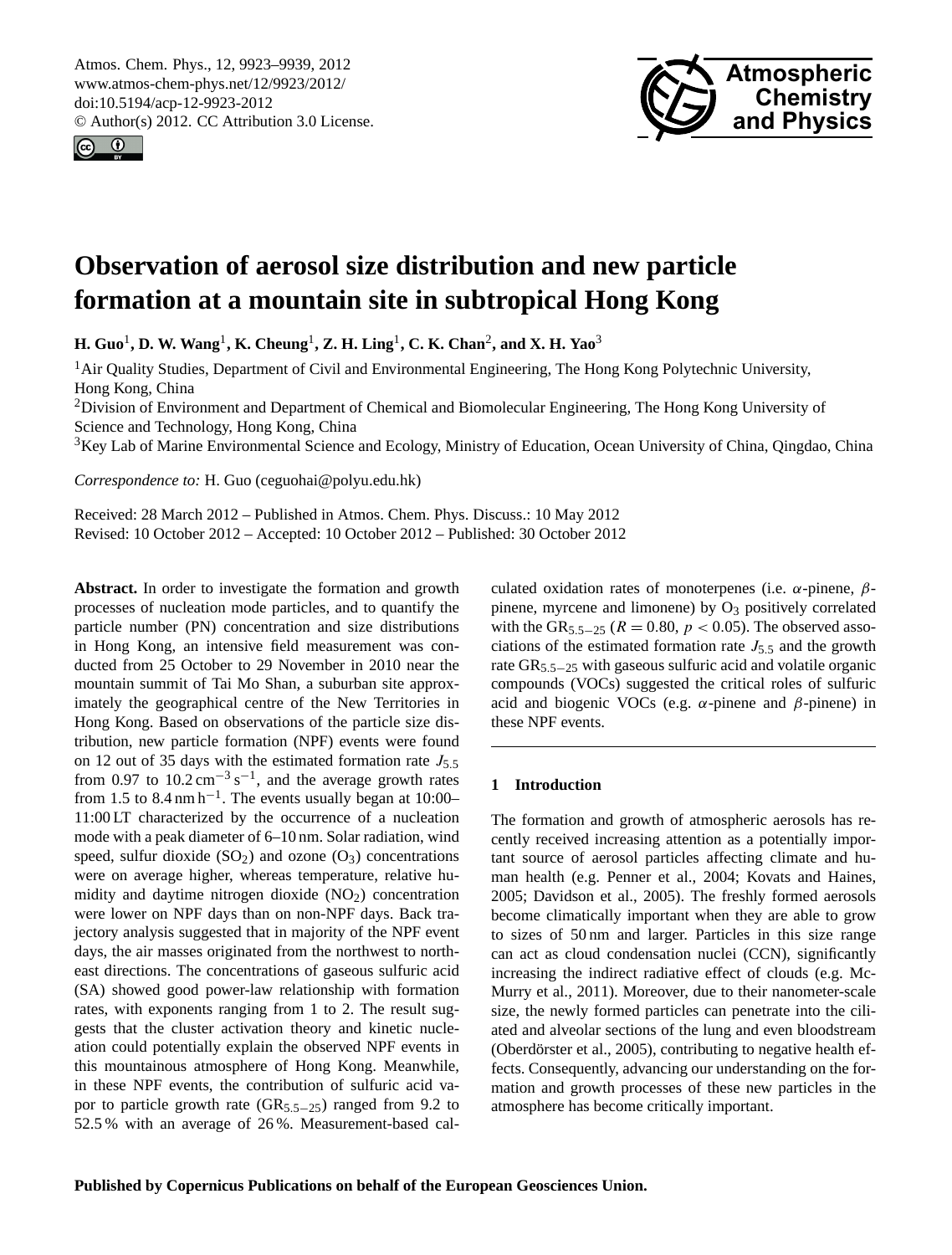To date, numerous measurements have been conducted in different locations to study the size distribution of submicrometer particles and new particle formation (NPF) processes, including clean areas, i.e. free troposphere (e.g. Weber et al., 2001), boreal forests (e.g. Vehkamäki et al., 2004; Dal Maso et al., 2007; Asmi et al., 2011), coastal rural areas (e.g. Lee et al., 2008), high mountain-top (e.g. Gannet et al., 2011), Antarctic/Arctic areas (e.g. Park et al., 2004); and polluted urban areas, i.e. Atlanta (Woo et al., 2001), Pittsburgh (Stanier et al., 2004a, b), Birmingham, UK (Alam et al., 2003), Mexico City (Dunn et al., 2004), East St. Louis (Qian et al., 2007), and Brisbane (Guo et al., 2008; Cheung et al., 2011). Generally, NPF events are much more frequently observed in rural/remote areas than in urban locations. In China, the field measurements for particle size distribution were carried out in several cities and regions in recent years. Short-term intensive studies on NPF were performed in Beijing (Yue et al., 2009), Pearl River Delta (PRD) (Liu et al., 2008), Yangtze River Delta (YRD) (Gao et al., 2009) and Hong Kong (Yao et al., 2010). Moreover, a couple of longterm continuous measurements were conducted in Beijing (e.g. Wu et al., 2008; Shen et al., 2011) and a remote mountain site, Mt. Waliguan (Kivekäs et al., 2009).

A variety of formation mechanisms have been suggested for atmospheric aerosols (Kulmala et al., 2000). Generally, the formation of nucleation mode particle requires two processes: the nucleation of stable atmospheric clusters (1– 3 nm) and the growth of these clusters into observable sizes  $(> 3 \text{ nm})$ . Altogether, the driving force for nucleation and the growth of freshly formed particles is the sufficiently high concentration of condensational vapors, such as sulfuric acid and possibly other organic compounds with a low saturation vapor pressure formed by photochemical oxidation reaction. Sulfuric acid has been found to be a key compound in atmospheric nucleation in many studies (Kulmala et al., 2006; Riipinen et al., 2007; Sipilä et al., 2010). Also recent study (e.g. Kerminen et al., 2010) found that some organic acids produced from monoterpene oxidation can nucleate with sulfuric acid to form very stable clusters. However, for particle growth, observations suggest that the contribution of sulfuric acid to particle growth is typically from a few percents to some tens of percents of the observed particle growth rate (Boy et al., 2005; Nieminen et al., 2010; Riipinen et al., 2011), while organics with a very low saturation vapor pressure (Tunved et al., 2006; Jimenez et al., 2009) can be considered as the most probable candidates of the vapors responsible for the fraction of nucleation mode growth that is not explained by sulfuric acid. For example, boreal forest observations in Finland indicated a connection between nucleation mode growth and ambient concentrations of monoterpenes (Laaksonen et al., 2008). In Hong Kong, no study has been undertaken to study the characteristics of NPF events. The potential mechanisms and compounds participating in atmospheric NPF and growth in this region have remained unclear. Therefore, it is important to enrich the database of particle number size distribution, and to investigate the NPF and growth processes in this urban area.

In this study, an intensive field measurement was conducted from 25 October to 29 November in 2010 near the summit of Mt. Tai Mo Shan (TMS; 640 m a.s.l). The PN size distributions were characterized and the NPF events were classified based on their strength and growth of geometric mean diameter (GMD). Moreover, the favorable meteorological conditions and possible mechanisms for the nucleation and growth of new particles were discussed by analyzing concurrently-observed meteorological parameters, gaseous pollutants, major hydrocarbons (e.g. isoprene,  $\alpha$ -/ $\beta$ -pinenes, myrcene, limonene and aromatics), and carbonyl compounds i.e. formaldehyde, acetaldehyde and acetone.

# **2 Methodology**

# **2.1 The topography and climate of Hong Kong**

Hong Kong ( $22°15'$  N,  $114°10'E$ ) is a coastal city located in the PRD region with a total land area of  $1104 \text{ km}^2$  and a population of 7 million, surrounded by the South China Sea on the east, south, and west, and borders the Guangdong city of Shenzhen to the north over the Shenzhen River. The highest elevation in the territory is at TMS (957 m a.s.l.). Due to Hong Kong's special geographical location and complex atmospheric conditions, Hong Kong climate can be affected by some severe weather phenomena, i.e. tropical cyclones and strong winter monsoon. Generally the dry monsoon season covers September, October and November when the north and northeast synoptic winds from inland PRD and eastern China coast dominate.

## **2.2 The sampling site**

Mt. TMS is claimed to be Hong Kong's most misty area due to the high daily cloud coverage. The highest point on Mt. TMS is occupied by a Hong Kong Observatory weather radar station. Our monitoring site was located at the waist of Mt. TMS near the mountain summit (22.405◦ N, 114.118◦ E, about 640 m a.s.l.) (see Fig. 1).

Surrounding the foot of the mountain are urban centers with a population of 2.23 million. The straight distances between the mountain summit and the urban centers at the foot are about 5–10 km. Farther to the south are the urban centers of the partial New Territory, Kowloon peninsula and Hong Kong Island. To the southwest is the newly-developed residential area of Tung Chung, the international airport and the South China Sea. To the west are the Tuen Mun residential areas and to the south is the South China Sea. To the north and northeast are the city clusters of the inland PRD region. The prevailing north/northeast synoptic winds in October– November bring polluted air on some days and clean air on some other days from inland PRD and eastern China coast to the sampling site, depending on the weather conditions at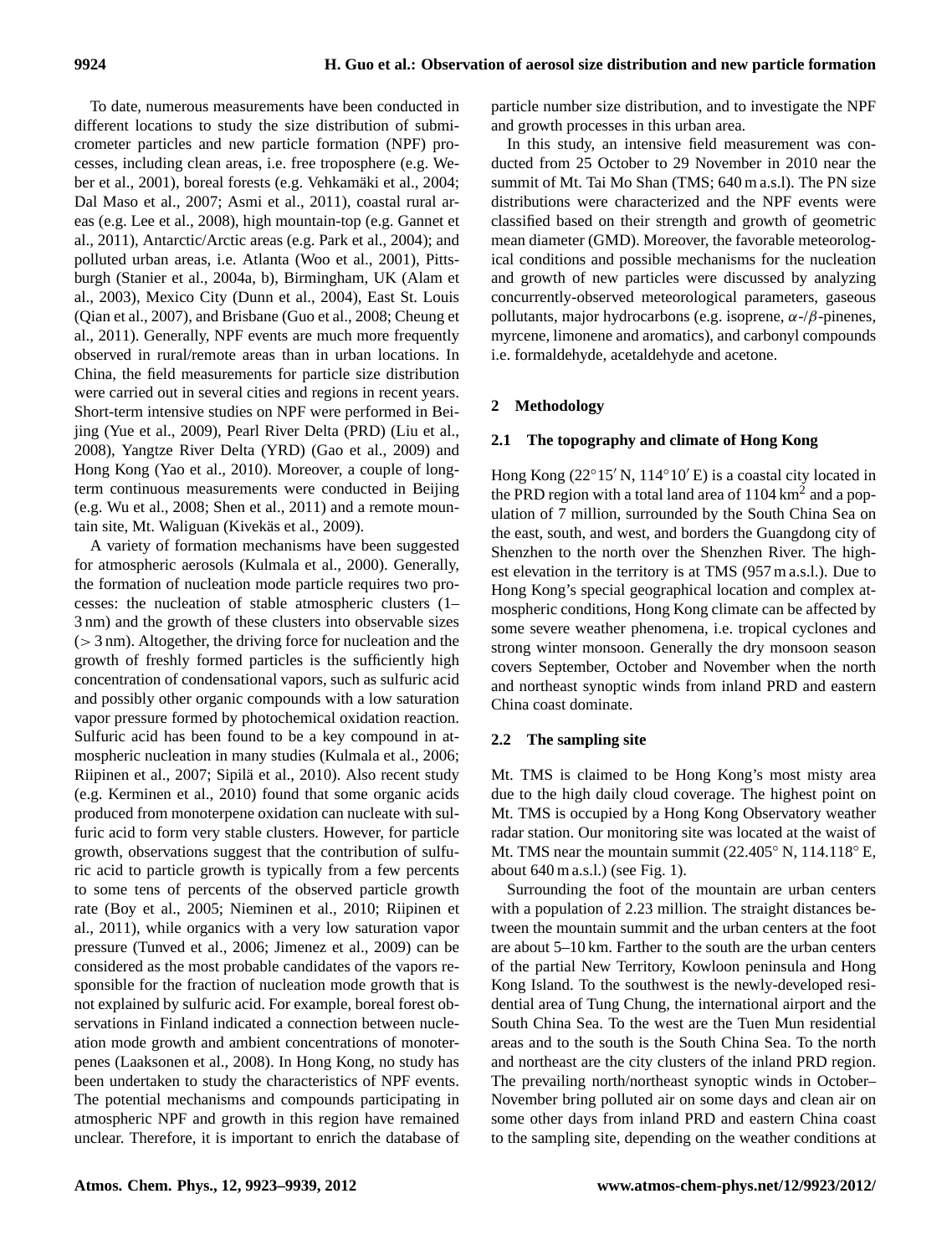

88 **Figure 1** Locations of Hong Kong and the TMS sampling site. **Fig. 1.** Locations of Hong Kong and the TMS sampling site.

about the interaction of polluted urban air and the mountain upwind locations. In addition, because of its unique topography, mountain-valley breezes and sea-land breezes are frequently observed at TMS. These mesoscale circulations enair.

#### **2.3 Measurement techniques**

continuously measured by a Scanning Mobility Particle Sizer To understand the relationships among newly formed par-Particle size distributions in the range of 5.5 to 350 nm were (SMPS, model 5.400, GRIMM, Germany) and a Condensation Particle Counter (CPC, model 5.400, GRIMM, Germany) system with 44 size bins at 4-min scan intervals. The SMPS was equipped with a nano-differential mobility analyzer (DMA), which separated poly-disperse particles into selected mono-disperse particles according to the electrical mobility of the particles, a function of their size. Then the CPC counted the number concentration of mono-disperse particles by laser light scattering. A sample air flow rate of  $0.31$  min<sup>-1</sup> was fixed for the set of SMPS + CPC with a sheath air flow rate of  $3.01 \text{min}^{-1}$ . In order to control the relative humidity (RH) during sampling campaign, the aerosol samples taken from ambient air have been dried with a 0.6 m long diffusion silica gel drier (GRIMM) before entering the sampling system. Meanwhile, the sheath air in DMA was dried with a sheath-air dryer (GRIMM). To minimize the particle loss, ambient aerosols were drawn into the SMPS + CPC system through a 1 m long flexible and conductive tube with an inner diameter of 0.8 cm. Due to significant diffusion loss of particles with size below 10 nm and diffusion broadening effect in the transfer function, it is important to understand the efficiency (or penetration rate) of the DMA for the accu-

ported by Schlatter (2006) was used to compare our results ported by Schlatter (2006) was used to compare our results diffusion losses in the tubing were taken into account in the rate measurement of airborne particles. An experimental system determining the aerosol losses in the DMA and the calibration of the SMPS was established and discussed in Wang et al. (2012). In addition, since the Grimm CPC is not widely used, the discrepancy between Grimm CPC and TSI CPC rewith other studies. The CPC counting efficiency and particle data analysis.

> To understand the relationships among newly formed particles and trace gases, ambient ozone  $(O_3)$ , carbon monoxide (CO), sulfur dioxide  $(SO<sub>2</sub>)$  and nitric oxide (NO) concentrations were monitored.  $O_3$  was measured using a commercial UV photometric instrument (Advanced Pollution Instrumentation (API), Model 400E) with a detection limit of 0.6 ppbv. Sulfur dioxide  $(SO_2)$  was measured by pulsed UV fluorescence (API, model 100E) that has a detection limit of 0.4 ppbv. Trace level CO analyzer was measured with a gas filter correlation, non-dispersive infrared analyzer (API, Model 300EU). Oxides of nitrogen  $(NO-NO<sub>2</sub>-NO<sub>x</sub>)$  were detected with an API-Teledyne Model 200E analyzer utilizing chemiluminesence with a detection limit of 0.4 ppbv. A data logger (Environmental Systems Corporation, Model 8832) was used to control the zero/span calibration and to collect 1-s data, which were averaged to 1-min values. Detailed description was given in Guo et al. (2012). To investigate the potential associations of individual VOCs and carbonyl compounds with NPF and particle growth, non-methane hydrocarbons (NMHCs) and carbonyl samples were collected on  $O_3$  episode days ( $O_3 > 90$  ppbv), based on the prediction of meteorological conditions and the review of the PN concentrations on previous days, which were usually related to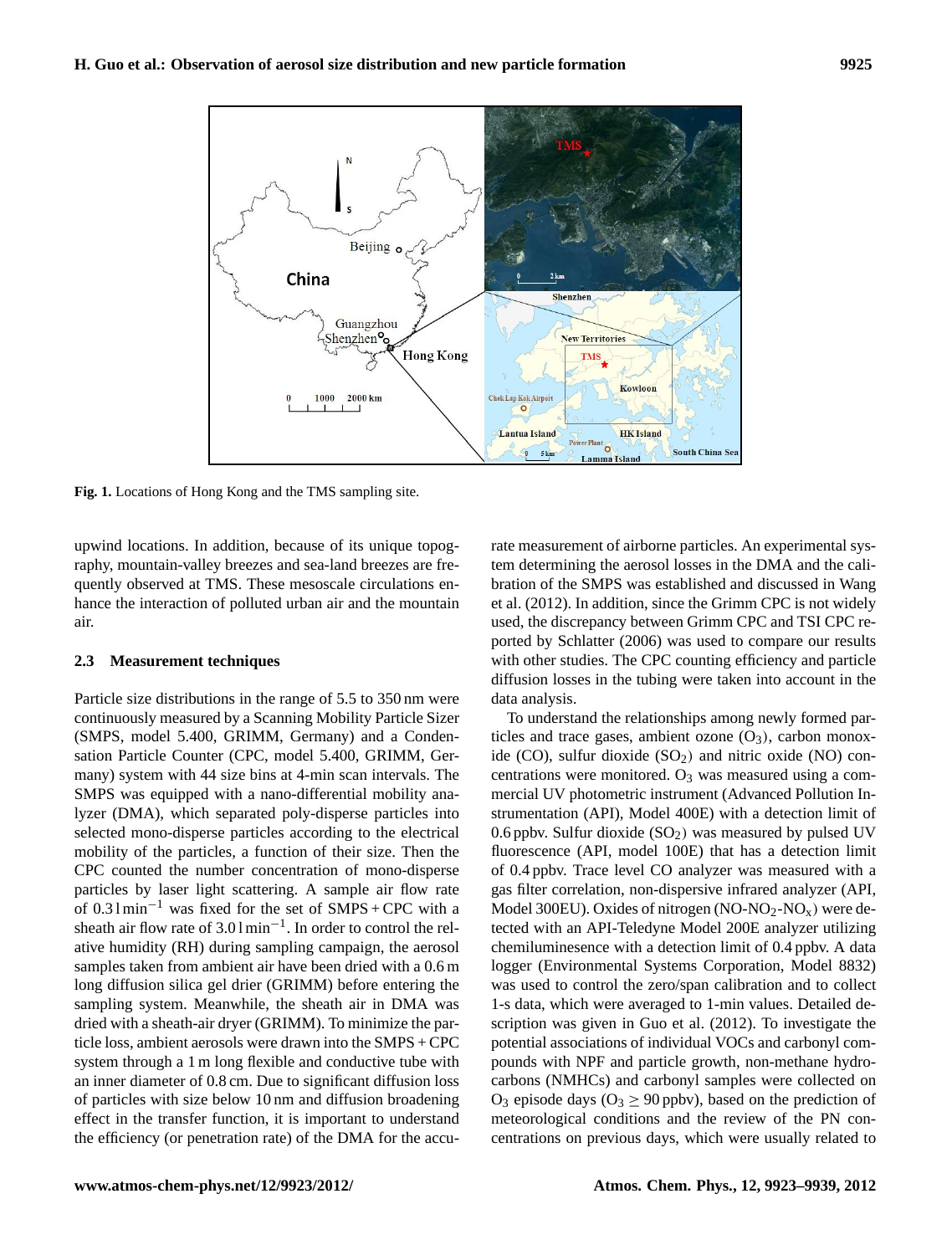strong solar radiation, cool and dry air, and low number concentrations of pre-existing large size particles.

Ambient VOC samples were collected using cleaned and evacuated 2-l electro-polished stainless steel canisters. A flow-controlling device was used to collect 1-h integrated samples. Hourly samples were consecutively collected from 09:00 to 16:00 with additional samples collected at 00:00, 03:00, 07:00, 18:00 and 21:00 per day. Finally, 91 VOC samples were collected at TMS on the eight days. The detailed analytical systems and the quality control and assurance for VOC analyses are described in Guo et al. (2009).

Carbonyl samples were collected on the same sampling days using the silica cartridges impregnated with acidified 2,4-dinitrophenylhydrazine (DNPH). Air samples were drawn through the cartridge at a flow rate of  $0.8-0.91$  min<sup>-1</sup> for  $120 \text{ min } (2 \text{ h})$ ; the flow rate through the cartridges was monitored with a rotameter which was calibrated before and after each sampling. An  $O_3$  scrubber was connected to the inlet of the DNPH-silica cartridge to prevent interference from O3. During these sampling days, carbonyls samples were consecutively collected from 07:00 to 21:00 every two hours with additional samples collected at 00:00 and 03:00. Finally, 70 carbonyl samples were collected during this sampling period. All cartridges were stored in a refrigerator at 4 ◦C after sampling. The sampled carbonyl cartridges were eluted slowly with 2 ml of acetonitrile into a 2-ml volumetric flask. A 20-µl aliquot was injected into the high performance liquid chromatography (HPLC) system through an auto-sampler. The operating conditions of the HPLC and the quality control and detection limit for carbonyl compounds are also provided in Guo et al. (2009).

The meteorological conditions were continuously monitored using a mini-weather station (Vantage Pro TM & Vantage Pro 2 – TM Weather Stations, Davis Instruments), which consists of two components: a sleekly designed integrated sensor suite (ISS) to measure outdoor weather conditions, and a data-receiving console to receive the weather data wirelessly. The weather station was placed on the rooftop of a building at the TMS site. Temperature, relative humidity, solar radiation, UV light, wind speed and direction were recorded during the sampling period.

#### **2.4 Data processing and analysis**

Typically, the sizes of submicrometer particles are categorized into three modes: a nucleation mode, representing quite newly formed particles; Aitken and accumulation modes, representing aged particles. In this study, we divided the size distribution into 5.5–10 (nucleation mode,  $N_{\text{nuc}}$ ), 10–100 (Aitken mode,  $N_{\text{Ait}}$ ), and 100–350 nm (accumulation mode,  $N<sub>acc</sub>$ ). The PN concentrations in nucleation mode, Aitken mode, and accumulation mode were calculated with a 95 % confidence level ( $p < 0.05$ ). The correlation coefficients and p-values between the different tested parameters were calculated.

#### **2.4.1 Definition of particle formation event**

In this study, NPF events were classified into three groups (Classes Ia, Ib and II) according to the classification scheme developed by Dal Maso et al. (2005), following the criteria that the particle mode must start in the distinct nucleation mode size and the particle mode must show signs of growth with a time span of hours. Class I presents the days when the formation and growth rate are determined with a good confidence level. Class I is divided into Class Ia and Ib. The Class Ia event has clear and strong particle formation with little or no pre-existing particles, while a Class Ib event is any other Class I event where the particle formation and growth rate still can be determined. A Class II event represents the event where the accuracy of formation rate calculation is questionable due to data fluctuation even though the banana shapes are still observable. Days with no particle formation observed are classified as non-NPF event days, due to the absence of particles in nucleation mode size range.

# **2.4.2 Calculation of formation rate (**J**5**.**5), growth rate (GR5**.**5**−**25) and condensational sink (CS)**

In this study, 5.5 nm particle formation rate (FR,  $J_{5.5}$ ) was represented and quantified by the following equation (Sihto et al., 2006), taking into account the coagulation losses and growth losses:

$$
J_{5.5} = \frac{dN_{5.5-10}}{dt} + C_{0} \alpha g S_{d_{p=7nm}} \cdot N_{5.5-10}
$$

$$
+ \frac{1}{4.5 \text{ nm}} GR_{5.5-10} \cdot N_{5.5-10}
$$
(1)

where,  $J_{5.5}$  is the formation rate of new particles into the measurable range of above 5.5 nm. The coagulation loss for the interval 5.5–10 nm was approximated by a term representing loss of 7 nm sized particles (7 nm is approximately the geometric mean of 5.5 and 10 nm) with the concentration of  $N_{5.5-10}$ . The third term represents the loss due to condensation out of the 5.5–10 nm size range. Here the observed growth rate (GR) in the size range of 5.5–10 nm was quantified using the "mode fitting" method (Dal Maso et al., 2005). As only one line fitting is done for each particle formation event, this method assumes the growth rate to be constant throughout the event.

The evolution of modal geometric mean diameters (GMD) (Dal Maso et al., 2005) in a size range of 5.5–25 nm for each size distribution with a 4-min resolution was used to examine particle growth processes:

$$
GR_{5.5-25} = \frac{\Delta GMD}{\Delta t}
$$
 (2)

The condensation sink (CS) of newly formed particles, presented as the loss rate of molecules onto existing particles, was estimated by integrating over the aerosol size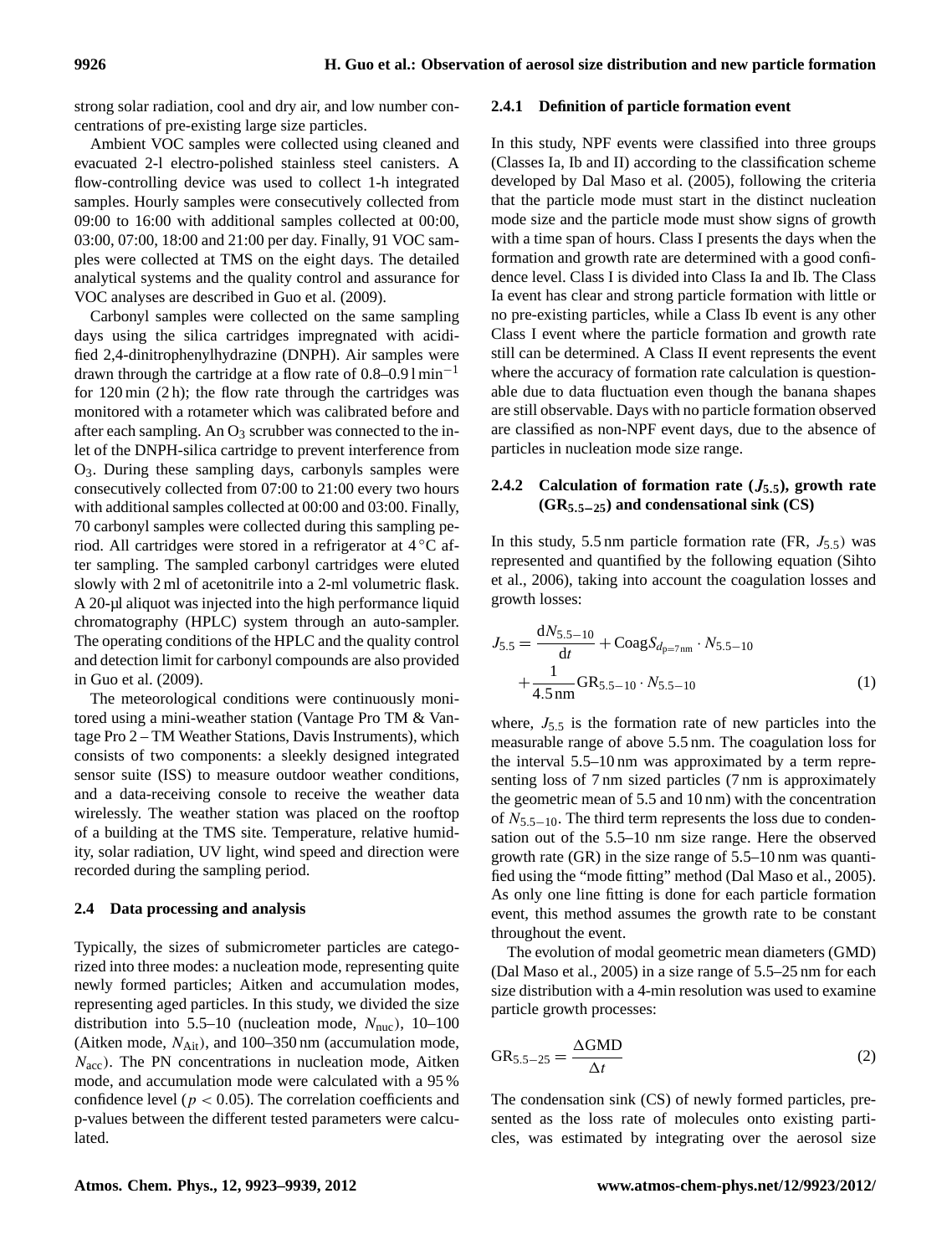## **H. Guo et al.: Observation of aerosol size distribution and new particle formation 9927**

distribution as follows (Kulmala et al., 2005):

$$
CS = 2\pi D \int D_{p}\beta_{M}(D_{p})n(D_{p})dD_{p}
$$
  
= 2\pi D \sum\_{i} \beta\_{Mi} D\_{pi}N\_{i} \t\t(3)

where  $D$  is the diffusion coefficient of the condensing vapour,  $\beta_M$  is the transitional regime correction factor,  $D_{\rm pi}$  is the particle diameter in size class  $i$ , and  $N_i$  is the PN concentration in the respective size class. For the particle diameter  $D_{\rm pi}$  used in the Eq. (3), the measured dry size spectra were converted to wet size spectra by particle growth factor (GF) according to ambient relative humidity (Laakso et al, 2004).

## **2.4.3 Contribution of sulfuric acid (SA)**

To investigate the contribution of sulfuric acid (SA) vapor on the particle formation and growth, a predictive proxy based on global solar radiation,  $SO<sub>2</sub>$  concentration, condensation sink and relative humidity was used to estimate sulfuric acid concentrations (Mikkonen et al., 2011):

$$
Q_{SA} = 8.21 \times 10^{-3} \cdot k \cdot \text{Radiation} \cdot [\text{SO}_2]^{0.62}
$$
  
·(CS·RH)<sup>-0.13</sup> (4)

where,  $Q_{SA}$  (cm<sup>-3</sup> s<sup>-1</sup>) is the source rate of SA, and k is a constant value 1.035.

#### **2.4.4 Contribution of Biogenic VOCs**

Recent studies found that the growth rates of newly formed particles had positive correlations with monoterpene concentrations and their oxidation rates by  $O_3$  not by OH radical (Yli-Juuti et al., 2011; Hao et al., 2011). The production rates of oxidation products of monoterpenes by  $O_3$  in these NPF events were calculated from measured monoterpene (i.e.  $\alpha$ - $/\beta$ -pinenes, myrcene, and limonene) and  $O_3$  concentrations (Yli-Juuti et al., 2011):

$$
[OR]_{O_3} = k_{O_3} \cdot [O_3] \cdot [Monoterpene]
$$
 (5)

where the rate constant  $k_{\text{O}_3} = 1.4 \times 10^{-17} \text{ cm}^3$ molecules<sup> $-1$ </sup> s<sup> $-1$ </sup>.

#### **3 Results and discussion**

## **3.1 Classification of the new particle formation events and ozone pollution events**

Supplement Fig. S1a shows the temporal variations of PN size distribution  $(5.5-350 \text{ nm})$ , trace gases  $(SO<sub>2</sub>, NO, CO)$ and  $O_3$ ) and meteorological conditions (solar radiation, T, RH and wind) during these NPF events in October and November 2010. According to the classification scheme developed by Dal Maso et al. (2005), the typical Class Ia events occurred on 27, 28, 29 October and 1 November 2010 at TMS. The examples of Class Ib included 30 October, 2, 8 and 9 November 2010. On 31 October, 11, 12 and 26 November, Class II events were observed. Figure S1b shows the average diurnal variations of particle number size distribution in NPF events and non-NPF events.

Previous studies indicated that air pollution caused by ultrafine particulate matter and  $O_3$  in the atmosphere of Hong Kong is severe (e.g. Wang et al., 2005; Guo et al., 2009). It is well-known that both biogenic and anthropogenic VOCs together with nitrogen oxides  $(NO<sub>x</sub>)$  are important precursors of surface-level  $O_3$ , and the oxidation products of photochemical reaction may play a key role in determining the spatial and temporal features of the nucleation events. Hence, NPF events likely occur along with photochemical  $O_3$  production. In this study, all the NPF events indeed occurred on the  $O_3$  episode days, while a few non-NPF events were also observed on  $O_3$  episode days. Based on the levels of particle number and/or  $O_3$  collected from 25 October to 29 November, four different types of events were classified from the NPF and non-NPF events throughout the 35 sampling days. Table 1 summarizes the four different types of events including (i) (12 days): all NPF events (class Ia, Ib and II events) on  $O_3$  episode days (maximum hourly  $O_3$ mixing ratio  $\geq 90$  ppbv); (ii) (4 days): non-NPF events on  $O_3$  episode days; (iii) (3 days): non-NPF events on non- $O_3$ episode days with high particle number concentrations (PN concentration  $\geq 10^4$  cm<sup>-3</sup> with a maximum hourly O<sub>3</sub> mixing ratio  $\leq 90$  ppbv), and (iv) (16 days): non-NPF events on non-O<sup>3</sup> episode days with low PN concentrations (PN concentration  $\leq 10^4 \text{ cm}^{-3}$ ). The hourly average O<sub>3</sub> mixing ratio, nucleation mode particle and total PN concentrations in the size range of 5.5–350 nm from 08:00 to 16:00 LT were higher on most NPF event days (Type i) than on non-NPF event days with  $O_3$  episodes (Type ii). Different from Types i and ii events, the elevated PN concentration in Type iii events was probably attributed to primary emissions from local sources, i.e. vehicle emissions. The detailed discussion is shown in Sect. 3.2.

#### **3.2 Comparison of NPF days and non-NPF days**

To find out the favorable conditions for the NPF events, comparison of different parameters (i.e. meteorological conditions and gas phase concentrations) between NPF days and non-NPF days was made. Here the non-NPF days included non-NPF events on  $O_3$  episode days (Type ii), and on non-O<sup>3</sup> episode days with both high and low PN concentrations (Types iii and iv). Figure 2 shows the average diurnal variations of total PN concentration,  $SO_2$ ,  $NO_x$ ,  $CO$ ,  $O_3$  and meteorological conditions (solar radiation, RH, T and wind rose plots) during NPF event days and non-NPF event days over the whole sampling period at TMS, respectively.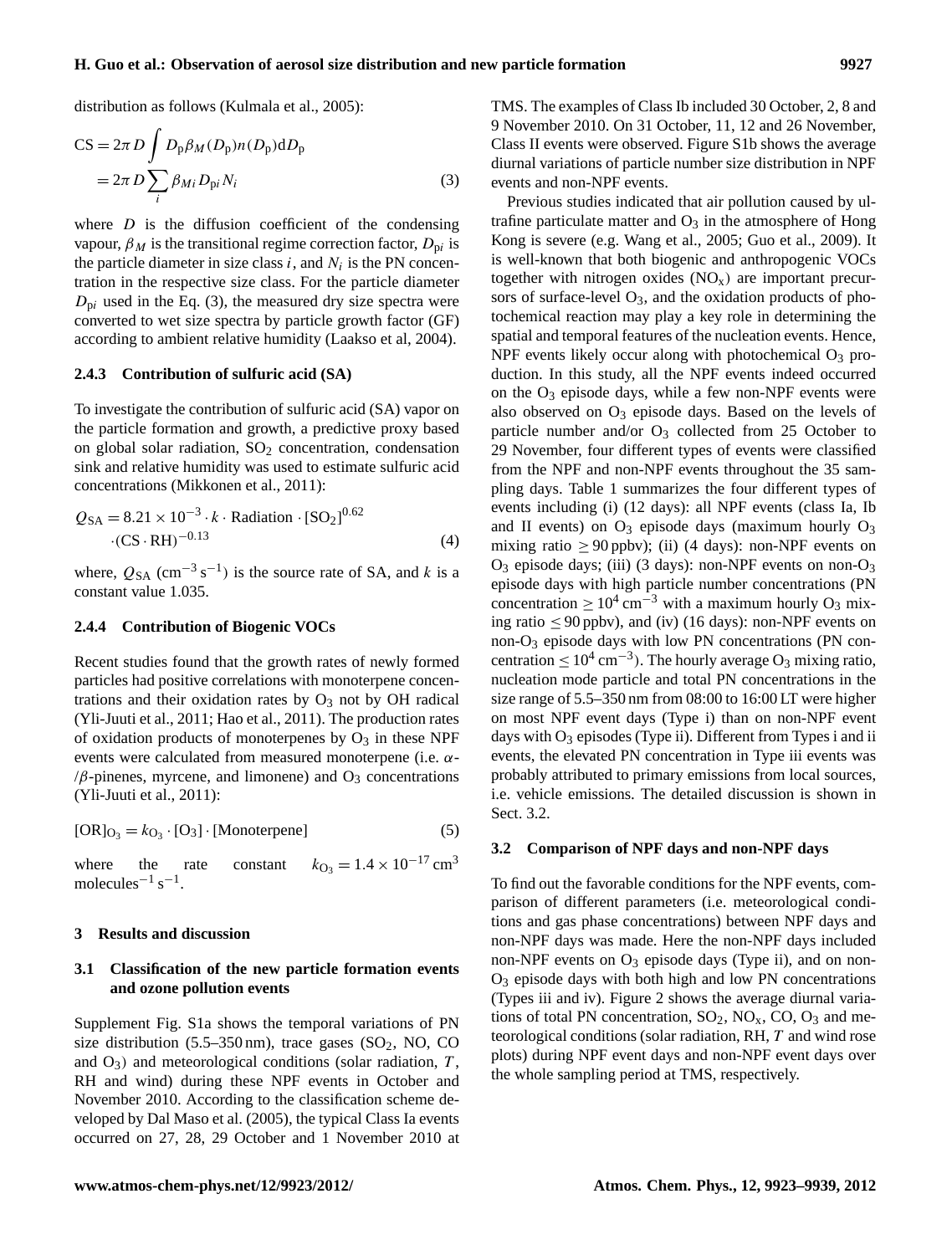**Table 1.** Summary of the observed formation start time, the hourly average mixing ratios of trace gases ( $SO_2$ ,  $NO<sub>x</sub>$ ,  $CO$  and  $O<sub>3</sub>$ ), meteorological conditions (UV, T, RH and wind), total PN concentration (5.5–350 nm) and nucleation mode particle concentration ( $N_{\text{nuc}}$ ) in four different types of events classified from NPF event days (class Ia, Ib and II events) and non-NPF event days from 08:00 to 16:00 LT observed at TMS.

| Event type                                           | Date                   | Observed<br>NPF start<br>time (LT) | O <sub>3</sub><br>(ppb) | SO <sub>2</sub><br>(ppb) | NO <sub>2</sub><br>(ppb) | NO.<br>(ppb) | $_{\rm CO}$<br>(ppb) | Solar<br>radiation<br>$(W m^{-2})$ | Relative<br>humidity<br>(% ) | Temperature<br>$(^{\circ}C)$ | Wind speed/<br>direction<br>$(m s^{-1/°})$ | Total $PN/N_{\text{nuc}}$<br>concentration<br>$\rm (cm^{-3} \times 10^{4})$ |
|------------------------------------------------------|------------------------|------------------------------------|-------------------------|--------------------------|--------------------------|--------------|----------------------|------------------------------------|------------------------------|------------------------------|--------------------------------------------|-----------------------------------------------------------------------------|
| Type i                                               | 27 Oct 2010 (Class Ia) | 11:00                              | 62.5                    | 3.9                      | 8.1                      | 4.0          | 406                  | 522                                | 75.6                         | 14.6                         | 3.5/332                                    | 1.92/0.60                                                                   |
| $(NPF + O3)$                                         | 28 Oct 2010 (Class Ia) | 10:00                              | 67.5                    | 4.3                      | 8.2                      | 3.9          | 400                  | 561                                | 62.5                         | 13.7                         | 3.5/337                                    | 2.76/1.1                                                                    |
| Day                                                  | 29 Oct 2010 (Class Ia) | 10:30                              | 79.1                    | 5.7                      | 9.5                      | 3.8          | 476                  | 546                                | 61.5                         | 14.8                         | 2.6/302                                    | 2.07/0.52                                                                   |
|                                                      | 30 Oct 2010 (Class Ib) | 10:45                              | 86.6                    | 8.2                      | 9.2                      | 3.5          | 599                  | 546                                | 56.1                         | 15.1                         | 2.8/310                                    | 1.65/0.58                                                                   |
|                                                      | 31 Oct 2010 (Class II) | 10:20                              | 84.6                    | 5.0                      | 10.2                     | 3.6          | 557                  | 539                                | 69.5                         | 17.0                         | 2.0/336                                    | 1.01/0.10                                                                   |
|                                                      | 1 Nov 2010 (Class Ia)  | 10:15                              | 87.1                    | 4.7                      | 8.1                      | 3.5          | 494                  | 565                                | 62.7                         | 18.0                         | 1.1/330                                    | 1.55/0.50                                                                   |
|                                                      | 2 Nov 2010 (Class Ib)  | 10:15                              | 93.1                    | 5.1                      | 8.2                      | 3.5          | 551                  | 548                                | 64.7                         | 18.0                         | 1.7/301                                    | 0.76/0.15                                                                   |
|                                                      | 8 Nov 2010 (Class Ib)  | 10:30                              | 88.4                    | 4.5                      | 10.2                     | 3.7          | 526                  | 528                                | 59.0                         | 20.4                         | 2.0/315                                    | 1.42/0.11                                                                   |
|                                                      | 9 Nov 2010 (Class Ib)  | 10:35                              | 88.9                    | 5.6                      | 8.4                      | 3.6          | 518                  | 515                                | 53.9                         | 18.9                         | 1.3/332                                    | 1.18/0.16                                                                   |
|                                                      | 11 Nov 2010 (Class II) | 11:00                              | 91.4                    | 3.7                      | 11.1                     | 3.7          | 434                  | 513                                | 39.0                         | 20.0                         | 1.5/341                                    | 0.92/0.15                                                                   |
|                                                      | 12 Nov 2010 (Class II) | 10:30                              | 77.4                    | 5.3                      | 6.5                      | 3.7          | 428                  | 525                                | 47.0                         | 20.1                         | 0.82/52                                    | 0.87/0.17                                                                   |
|                                                      | 26 Nov 2010 (Class II) | 10:45                              | 74.5                    | 5.0                      | 7.9                      | 3.5          | 487                  | 424                                | 66.1                         | 16.5                         | 1.0/48                                     | 0.72/0.054                                                                  |
| Type ii                                              | 17 Nov 2010            | $\overline{\phantom{a}}$           | 77.8                    | 4.4                      | 10.6                     | 4.0          | 639                  | 451                                | 80.5                         | 17.5                         | 1.5/334                                    | 0.65/0.010                                                                  |
| $(Non-NPF +$                                         | 18 Nov 2010            | $\overline{\phantom{0}}$           | 75.5                    | 3.7                      | 12.2                     | 3.7          | 529                  | 360                                | 81.9                         | 18.0                         | 1.3/330                                    | 0.67/0.012                                                                  |
| $O_3$ ) Day                                          | 19 Nov 2010            | $\overline{\phantom{a}}$           | 78.6                    | 5.0                      | 12.8                     | 3.7          | 694                  | 424                                | 81.5                         | 18.3                         | 1.4/331                                    | 0.78/0.018                                                                  |
|                                                      | 27 Nov 2010            | $\overline{\phantom{0}}$           | 72.8                    | 4.7                      | 7.6                      | 3.5          | 480                  | 355                                | 74.0                         | 17.4                         | 2.2/85                                     | 0.37/0.030                                                                  |
| Type iii                                             | 7 Nov 2010             | $\equiv$                           | 56.0                    | 6.7                      | 20.3                     | 4.2          | 718                  | 424                                | 79.2                         | 20.6                         | 0.42/267                                   | 0.97/0.024                                                                  |
| $(Non-NPF +$                                         | 21 Nov 2010            | $\overline{\phantom{0}}$           | 37.5                    | 6.3                      | 21.5                     | 5.2          | 453                  | 327                                | 85.4                         | 19.1                         | 0.32/220                                   | 1.0/0.034                                                                   |
| $non-O3 +$                                           | 29 Nov 2010            | $\overline{\phantom{0}}$           | 51.1                    | 8.6                      | 31.4                     | 8.0          | 578                  | 230                                | 87.0                         | 18.3                         | 0.44/288                                   | 0.99/0.013                                                                  |
| high PN) Day                                         |                        |                                    |                         |                          |                          |              |                      |                                    |                              |                              |                                            |                                                                             |
| Type iv<br>$(Non-NPF +$<br>$non-O3 +$<br>low PN) Day | Other 16 days          | $\overline{\phantom{0}}$           | 58.6                    | 3.4                      | 16.8                     | 4.5          | 467                  | 291                                | 78.3                         | 18.0                         | 1.9/78                                     | 0.56/0.011                                                                  |

# **3.2.1 Particle number concentration and diurnal variation**

It was found that the diurnal pattern of PN concentration was different between NPF events and non-NPF events (Fig. 2). In NPF events, the PN concentration began to rise at 10:00 (0.72 ×  $10^4 \text{ cm}^{-3}$ ), reached its peak at 14:00  $(1.5 \times 10^{4} \text{ cm}^{-3})$ , and then gradually decreased, similar to the diurnal pattern of  $O_3$ . In non-NPF events, the PN concentration showed a slow increase from 10:00, reached the peak value at  $16:00 \, (\sim 0.85 \times 10^4 \, \text{cm}^{-3})$ , and then decreased. The peak value of PN coincided with peaks of  $NO<sub>x</sub>$  and  $SO<sub>2</sub>$ , indicating the influence of primary emissions from urban area on non-NPF days, especially for non-NPF events on high PN concentration days. As expected, the 24-h average total PN concentration was significantly higher in NPF events  $(0.95 \pm 0.13 \times 10^4 \text{ cm}^{-3})$  than that  $(0.50 \pm 0.06 \times 10^4 \text{ cm}^{-3})$  in non-NPF events ( $p < 0.001$ ). The PN values observed in this study were slightly lower than those reported at a site in the Po Valley area, Italy (Hamed et al., 2007), where the maximum total PN concentrations on NPF event days and non-NPF event days were  $2.4 \times 10^4$  cm<sup>-3</sup> and  $(0.7-1.5) \times 10^4$  cm<sup>-3</sup>, respectively, in the same season. However, at another site in the Po Valley, the average PN concentration for 5–800 nm particles during the NPF events was about  $1 \times 10^4 \text{ cm}^{-3}$  with a range of  $0.2 \times 10^4$  to  $2 \times 10^4$  cm<sup>-3</sup> (Rodriguez et al., 2005), similar to the levels found in this study. In Pittsburgh, the average PN concentration for 3–500 nm particles was about  $2.2 \times 10^4$  cm<sup>-3</sup> (Stanier et al., 2004b), a little higher than the observed values at TMS.

# **3.2.2 Effect of meteorological parameters on new particle formation**

In this study, the maximum solar radiation on NPF event days (750 W m<sup>-2</sup>) was 50% higher than that (500 W m<sup>-2</sup>) on non-NPF event days (Fig. 2), suggesting the association between solar radiation and NPF events. Indeed, all NPF events were initiated at about 10:00–11:00 when the solar radiation rapidly increased. This could be explained by the fact that photochemical reactions among various chemicals were facilitated by stronger solar radiation, leading to NPF events. The observations are consistent with other studies (Stanier et al., 2004b; Hamed et al., 2007; Guo et al., 2008; Modini et al., 2009). Stanier et al. (2004b) claimed that nucleation was typically observed starting around 09:00 EST in Pittsburgh, USA. In eastern Australia, the NPF events usually began at 10:00–11:00 LT (Guo et al., 2008; Modini et al., 2009), except for one case in which a particularly strong nucleation event began in early morning (08:00) (Modini et al., 2009). In this study, the observed start time of NPF events was defined as the time when the 5.5 nm size particle concentration (the minimum detectable size for our aerosol instrument)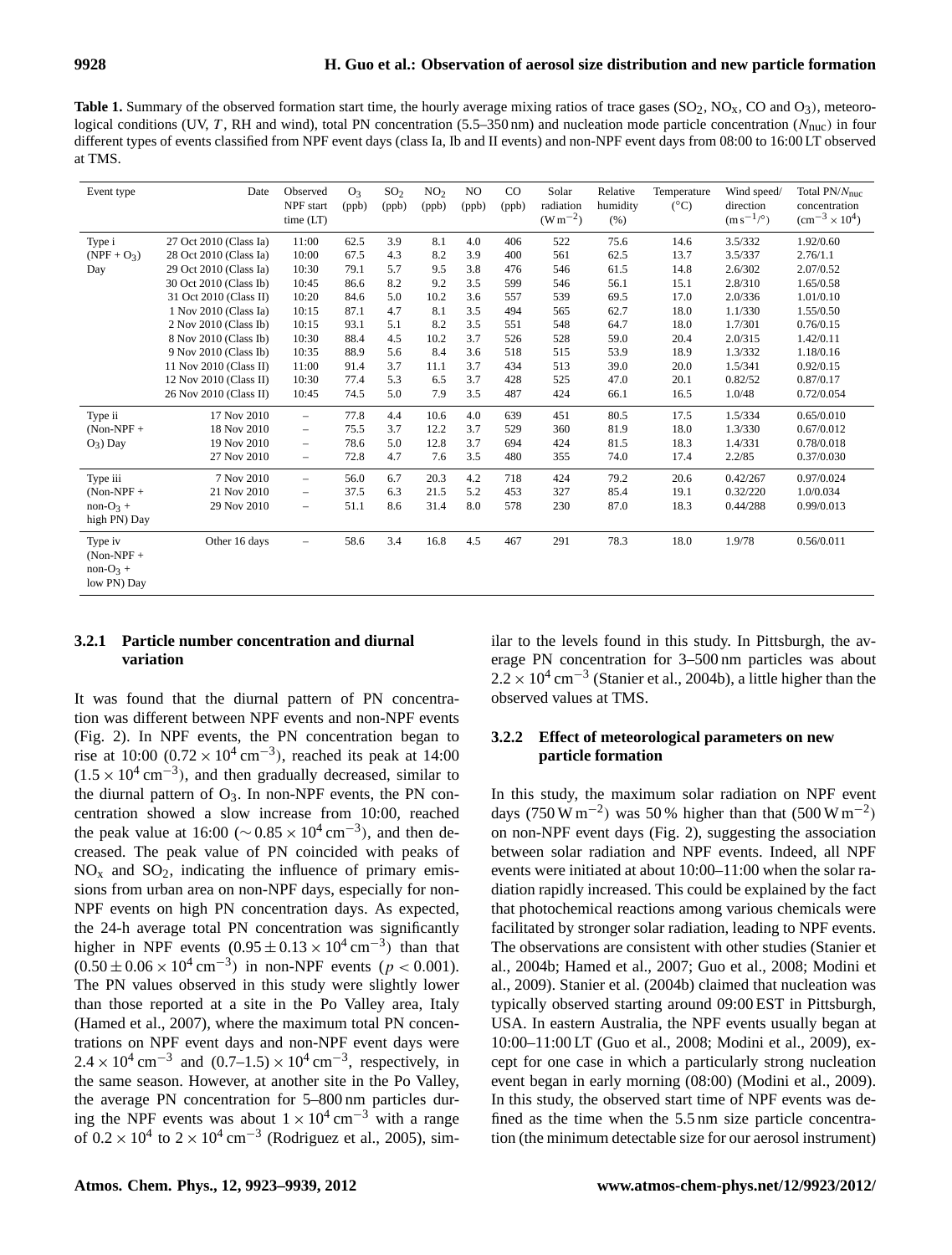

Fig. 2. Average diurnal variations of total PN concentration, trace gases  $(SO_2, NO_x, CO \text{ and } O_3)$  and meteorological conditions (solar radiation, RH, T and wind) during NPF event days and non-NPF event days over the whole sampling period at the TMS site.

remarkably increased. Since it takes time for newly formed particles (about 1 nm in diameter) to grow into 5.5 nm, the real start time of these NPF events could be earlier than the observed start time, and the time lag varies under different atmospheric conditions. The fitted time lag was defined in this study using the time series of the formation rate of 5.5 nm particles and the sulfuric acid concentration in each NPF event (Riipinen et al., 2011) (see Table 2). Based on the observed start time and the fitted time lag for each NPF event, the estimated start time of these NPF events were ranged from 09:50 to 10:40 LT during this sampling session.

Interestingly, the average temperature was slightly lower in the NPF events than that in the non-NPF events (Fig. 2), similar to those observed at different locations in Finland (Boy and Kulmala, 2002; Komppula et al., 2003; Vehkamaki ¨ et al., 2004) and in summer in Italy (Hamed et al., 2007). Contrarily, higher temperatures have been associated with the nucleation events in east and south Germany (Birmili and Wiednsohler, 2000; Birmili et al., 2003), and in spring, autumn and winter in Italy (Hamed et al., 2007). By investigating the fraction of GR explained by maximum sulfuric acid condensation in this study (detailed in Sect. 3.3.2), higher fractions (21–57 %) of sulfuric acid contribution to GR was found in the NPF events at lower temperature (13.7–18  $\degree$ C), while lower fractions (9.2–22 %) was determined in the NPF events with higher temperature (18.9–20.4  $\textdegree$ C), in line with the findings of Kurtén et al.  $(2007)$  who found that in the atmosphere, the majority of sulfuric acid molecules prefer to bind with water molecules under low temperature conditions. The result suggests that the lower temperature at the start time of the NPF events may enhance the nucleation of sulfuric acid with water vapor.

The RH on average was lower on NPF event days than on non-NPF event days (Fig. 2). Low RH, frequently down to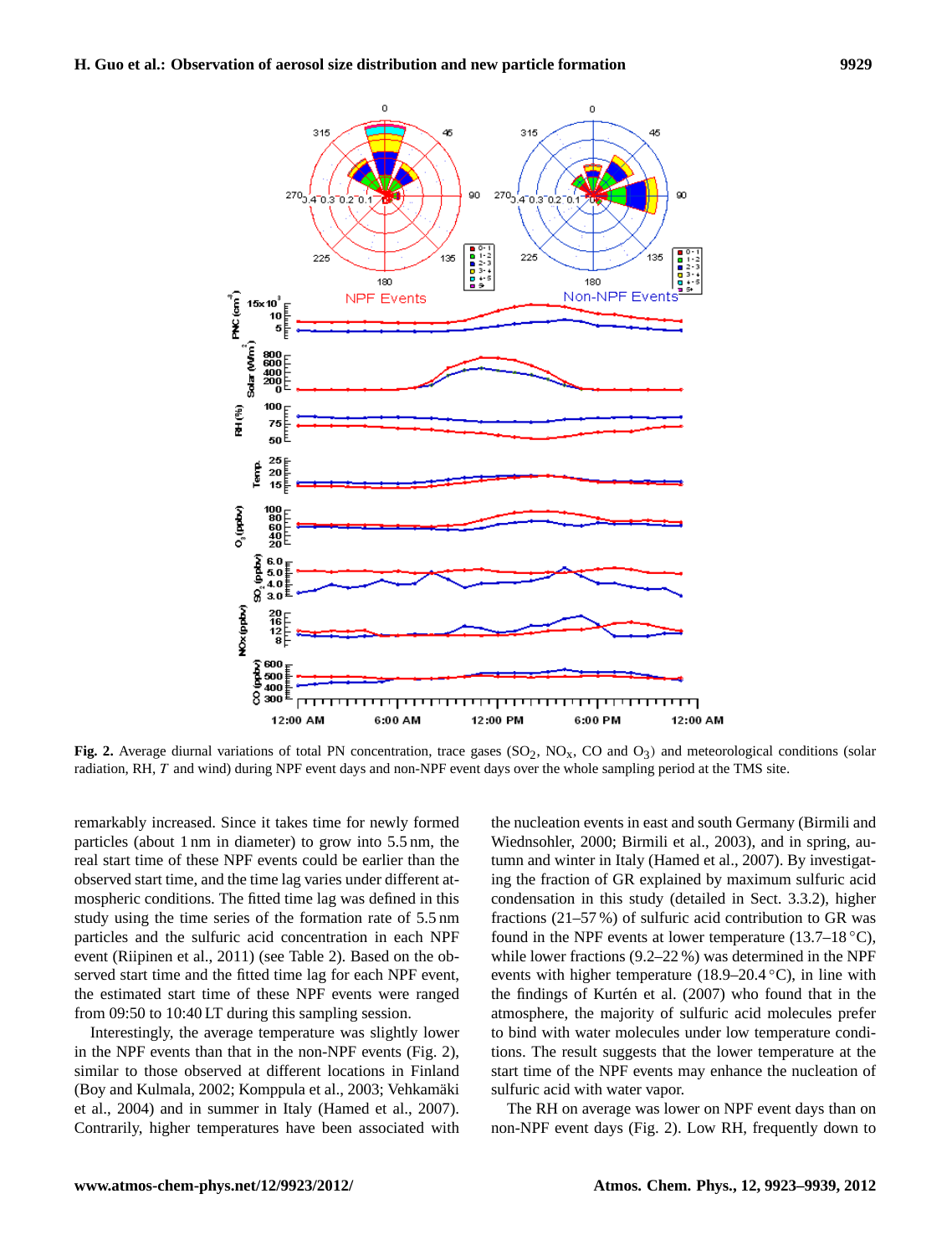**Table 2.** Particle formation rate  $(J_{5.5})$ , growth rate (GR), minimum and maximum condensation sink (CS), sulfuric acid (SA) vapor concentration (Csa), the SA vapor needed for 1 nm h−<sup>1</sup> particle size growth (Co), fractional contribution of SA vapor to particle growth (FC), fitted time delay ( $\Delta t$ ) and the exponent ( $n_{J_5,5}$ ) for the correlation of  $J_{5,5}$  with sulfuric acid for each NPF event day covering 06:00–18:00 LT with p-value of the t-test.

| Date        | $J_{5.5}$<br>$\rm (cm^{-3} s^{-1})$ | <b>GR</b><br>$(nm h^{-1})$ | CS<br>$(s^{-1})$ | Csa<br>$(x 10^6 \text{ cm}^{-3})$ | C <sub>o</sub><br>$(x 10^6 \text{ cm}^{-3})$ | FC<br>(% ) | $\Delta t$<br>(h) | $n_{J_{5.5}}$ | $\boldsymbol{R}$<br>p-value |
|-------------|-------------------------------------|----------------------------|------------------|-----------------------------------|----------------------------------------------|------------|-------------------|---------------|-----------------------------|
| Class Ia    |                                     |                            |                  |                                   |                                              |            |                   |               |                             |
| 27 Oct 2010 | 5.9                                 | 5.4                        | $0.021 - 0.062$  | 12.3                              | 10.7                                         | 21.3       | 0.4               | 1.0           | 0.60, $p < 0.05$            |
| 28 Oct 2010 | 6.9                                 | 3.0                        | $0.021 - 0.053$  | 12.5                              | 11.0                                         | 37.9       | 0.8               | 1.1           | 0.70, $p < 0.001$           |
| 29 Oct 2010 | 3.6                                 | 4.0                        | $0.025 - 0.062$  | 11.7                              | 11.0                                         | 26.6       | 0.2               | 1.0           | 0.61, $p < 0.05$            |
| 1 Nov 2010  | 6.0                                 | 5.0                        | $0.023 - 0.033$  | 7.77                              | 10.9                                         | 14.3       | 0.4               | 1.3           | 0.77, $p < 0.01$            |
| Class Ib    |                                     |                            |                  |                                   |                                              |            |                   |               |                             |
| 30 Oct 2010 | 2.6                                 | 1.5                        | $0.031 - 0.055$  | 9.40                              | 11.1                                         | 56.5       | 0.4               | 1.1           | 0.69, $p < 0.05$            |
| 2 Nov 2010  | 1.8                                 | 2.7                        | $0.021 - 0.024$  | 9.72                              | 10.9                                         | 33.0       | 0.6               | 1.4           | 0.77, $p < 0.05$            |
| 8 Nov 2010  | 1.7                                 | 4.5                        | $0.018 - 0.046$  | 9.14                              | 11.0                                         | 18.5       | 0.2               | 1.0           | 0.72, $p < 0.05$            |
| 9 Nov 2010  | 2.2                                 | 3.0                        | $0.014 - 0.026$  | 7.52                              | 11.4                                         | 22.0       | 0.2               | 1.2           | 0.73, $p < 0.01$            |
| Class II    |                                     |                            |                  |                                   |                                              |            |                   |               |                             |
| 31 Oct 2010 | 1.1                                 | 1.8                        | $0.024 - 0.030$  | 8.92                              | 11.0                                         | 45.1       | 0.6               | 1.1           | 0.74, $p < 0.05$            |
| 11 Nov 2010 | 1.5                                 | 8.4                        | $0.008 - 0.041$  | 8.76                              | 11.3                                         | 9.2        | 0.4               | 1.1           | 0.69, $p < 0.05$            |
| 12 Nov 2010 | 1.0                                 | 4.6                        | $0.016 - 0.031$  | 6.20                              | 12.0                                         | 11.2       | 0.2               | 1.2           | 0.78, $p < 0.01$            |
| 26 Nov 2010 | 1.0                                 | 2.4                        | $0.010 - 0.024$  | 6.09                              | 10.8                                         | 23.5       | 0.4               | 1.3           | 0.49, $p < 0.05$            |

near 50 % (at noon hours), was observed during nucleation events, similar to the RH levels in the Po Valley area, Italy (Hamed et al.,  $2007$ ), and in clean areas in Hyytialä station, Finland (Boy and Kulmala, 2002). This is a strong indication that the NPF is favored under low RH. This could be partly explained by the fact that lower RH days usually have less clouds causing more solar radiation and subsequently producing more OH radicals to form more condensable vapors (Hamed et al., 2007). Another possible reason could be that at high RH, condensation sink increased due to hygroscopic growth of the pre-existing particles, which inhibited the nucleation (Hamed et al., 2011).

During the NPF event days, the wind was mainly from the north direction, while east winds were more frequently observed on the non-NPF event days (Fig. 2). To investigate the transport pathways of the air masses arriving at the TMS site during the sampling period, we analyzed back trajectories for NPF days and non-NPF days. The analysis was done by using HYSPLIT 4 (Hybrid Single-Particle Lagrangian Integrated Trajectory) model developed by NOAA Air Resource Laboratory (ARL) (Draxler and Hess, 1998). Back trajectories arriving at 10:00 with 1000 m arrival height were calculated one day backward in time. Figure S2 shows the position of the air parcel at 24-h back in time for NPF and non-NPF days, respectively. The air masses were classified into three major categories on the NPF days: (i) air masses originated from inland China (track 1, accounting for 56 % of the total trajectories); (ii) air masses originated from Yangtze River Delta with a faster movement than

track 1 (track 2, 32 %); and (iii) air masses originated from the South China Sea with a very slow movement (track 3, 12 %). The track 1 mainly occurred at daytime hours on NPF event days, and the average mixing ratios of  $SO_2$ ,  $O_3$ , CO and  $N_{\text{nuc}}$  concentrations at TMS were 4.9 ppbv, 87 ppbv, 480 ppbv and  $0.52 \times 10^4 \text{ cm}^{-3}$ , respectively. The air in track 1 had the highest  $O_3$  mixing ratio and  $N_{\text{nuc}}$  concentration, followed by the air in track 3 (74 ppbv for  $O_3$ ,  $p < 0.001$ and  $0.36 \times 10^4$  cm<sup>-3</sup> for  $N_{\text{nuc}}$ ,  $p < 0.05$ ) and air in track 2 (66 ppbv for O<sub>3</sub>,  $p < 0.001$  and  $0.17 \times 10^4$  cm<sup>-3</sup> for  $N_{\text{nuc}}$ ,  $p < 0.001$ ), indicating that air masses originated from track 1 were favorable to the NPF events. On the other hand, there were two types of air masses classified on non-NPF days: (i) track 1 originated from eastern China coast with a slow movement, accounting for 92 % of the total air masses; and (ii) track 2 originated from western Pacific Ocean and arrived at TMS with a much faster movement, accounting for 8 % of the total air masses. The average mixing ratios of SO2,  $O_3$  and  $N_{\text{nuc}}$  concentration in track 1 were 4.0 ppbv, 87 ppbv, and  $0.05 \times 10^4$  cm<sup>-3</sup>, respectively, while they were 3.6 ppbv, 56 ppbv, and  $0.02 \times 10^4 \text{ cm}^{-3}$ , respectively in track 2. The higher  $O_3$  (87 ppbv) and CO (640 ppbv) values in track 1 air were mainly due to regional transport from eastern China. In contrast, low  $SO_2$  (3.6 ppbv),  $CO$  (421 ppbv),  $O_3$  (56 ppbv) and high RH (83 %) levels in track 2 were caused by the strong winds originated from western Pacific Ocean, which brought clean marine air and scattered rain to the sampling site. The back trajectory results are consistent with the rose plot analysis which found that air masses associated with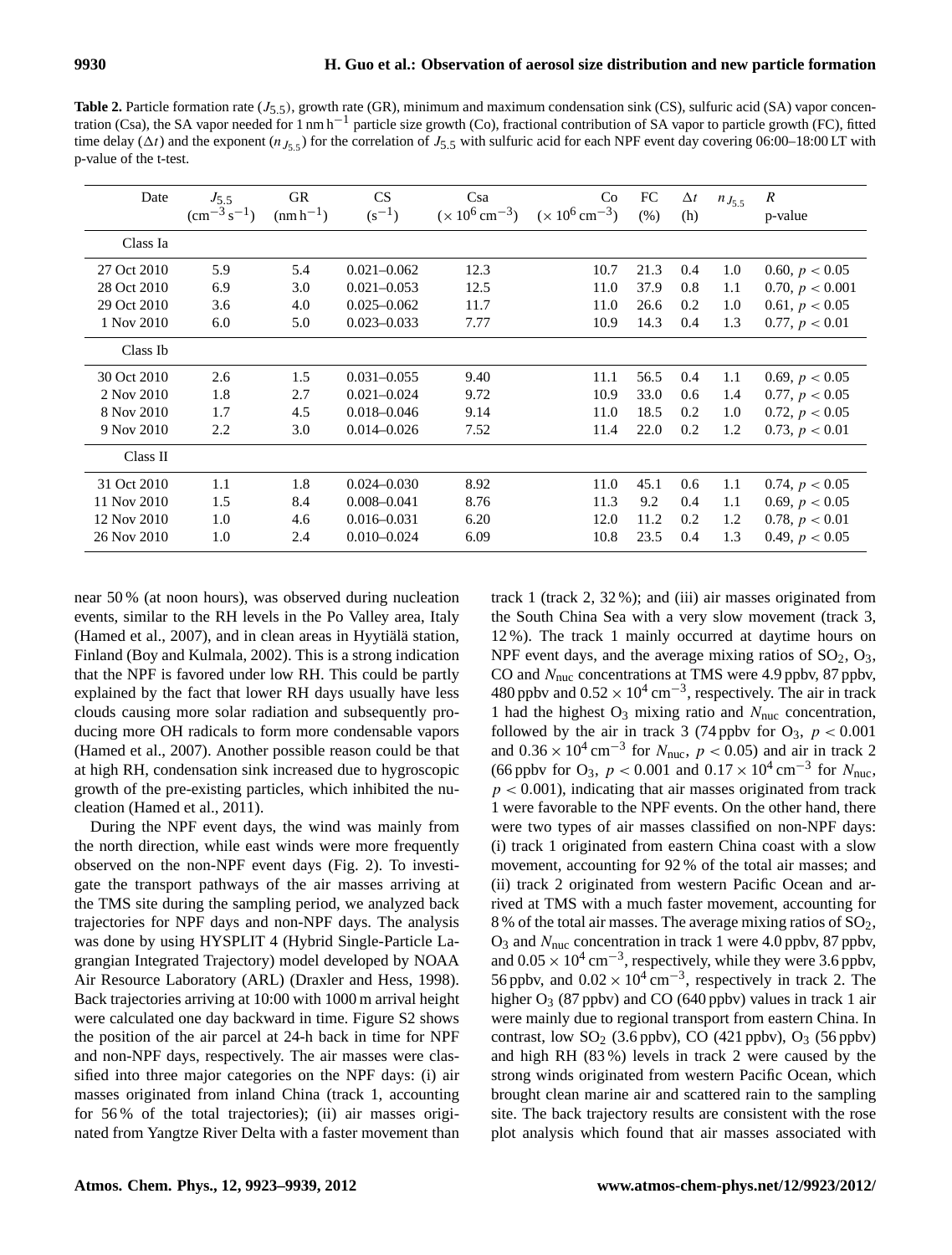NPF events were mainly from northwestern to northeastern directions.

# **3.2.3 Effect of gas concentrations on new particle formation**

The hourly average  $O_3$  mixing ratios were higher on NPF event days than the corresponding values on non-NPF event days during daytime hours (i.e. 10:00–18:00 LT) (Fig. 2). Also, the diurnal pattern of  $O_3$  mixing ratio was consistent with that of PN concentration on the NPF event days, suggesting that  $O_3$  and NPF had similar sources or formation mechanisms, most likely the photochemical reactions among the precursors (i.e. VOCs,  $NO_x$  and  $SO_2$ ) of  $O_3$  and NPF. As such,  $O_3$  could also be an important indicator for nucleation event occurrences. In addition, O<sub>3</sub> could be the precursor of NPF as it is responsible for the formation of condensable species via direct reactions with VOCs, and indirect generation of other oxidants (i.e.  $OH$  and  $HO<sub>2</sub>$ ) upon photolysis.

All the hourly average  $SO_2$  mixing ratios were higher on the NPF event days than on the non-NPF event days, except for the values at 08:00 LT and 16:00 LT, which were likely related to primary emissions. The average mixing ratio on NPF event days and non-NPF event days was  $5.2 \pm 0.2$  ppbv and  $4.2 \pm 2.5$  ppbv, respectively. The large variations of the SO<sub>2</sub> mixing ratio on non-NPF event days were caused by some high SO<sub>2</sub> levels observed on non-NPF days with high PN concentrations (Type iii) (Table 1), due to regional transport and/or local emissions. When the non-NPF days with high PN concentrations (Type iii) were excluded from the total non-NPF event days, the average  $SO_2$  mixing ratio on non-NPF days became  $4.2 \pm 0.4$  ppby, lower than that on the NPF event days. For NPF events,  $SO<sub>2</sub>$  is needed for the production of sulfuric acid, which participates in the nucleation and growth of stable nm-sized clusters. The higher  $SO<sub>2</sub>$  found in the NPF events implied that  $SO_2$  might be favorable to the nucleation. However, by comparing the  $SO<sub>2</sub>$  levels in the NPF events (Type i) with those in the non-NPF events with high PN concentrations (Type iii), we found that the average  $SO<sub>2</sub>$  mixing ratio in non-NPF events with high PN concentration (Type iii) was higher than that in NPF events (Type i) (Table 1,  $p < 0.05$ ), indicating that only a high  $SO_2$  level was not sufficient for NPF. Other factors such as less pre-existing large particles and strong solar radiations (see Table 1) were also required.

It was found that the average daytime  $NO_x$  value (11  $\pm$ 1.3 ppbv, daytime  $NO_2$ : 7.1  $\pm$  0.8 ppbv) was lower on NPF event days than that  $(14 \pm 1.6 \text{ pb})$ , daytime NO<sub>2</sub>:  $9.2 \pm$ 1.5 ppbv,  $p < 0.001$ ) on non-NPF event days during the process of formation and growth (Fig. 2). The stronger solar radiation on NPF event days than on non-NPF event days was probably one of the reasons for the lower  $NO<sub>2</sub>$  levels on the NPF event days. The increase in solar radiation would promote the decay of  $NO<sub>2</sub>$  mixing ratios via the complex photochemical reactions, consistent with the negative correlation  $(R = -0.86, p < 0.001)$  between the daytime NO<sub>2</sub> values and solar radiation on the NPF event days. On non-NPF event days, the daytime  $NO<sub>2</sub>$  mixing ratios were higher than the corresponding hourly values on the NPF event days, and had a peak at 18:00 LT, suggesting the possible influence of primary emissions transported to the site from the region and/or local urban areas via mesoscale recirculation.

# **3.3 Characteristics of new particle formation and growth**

Table 2 shows the formation rate, growth rate and condensation sink of each NPF and growth event observed at TMS. The correlations of particle formation rate, growth rate and condensation sink with meteorological parameters, inorganic trace gas concentrations  $(O_3, SO_2, NO_x \text{ and } CO)$ , biogenic VOCs (BVOCs), anthropogenic VOCs (AVOCs), and carbonyl compounds are presented in Table 3. The correlations of sulfuric acid and the VOC oxidation products with the formation rate and growth rate for each NPF event were particularly investigated in this section.

In this study, the formation rate (FR) at 5.5 nm was estimated from the increase of 5.5–10 nm PN concentration between the event start time and the time when the PN concentration exhibited a maximum during the NPF event. Based on the calculations, the FR values varied between 0.044 and  $10.2 \text{ cm}^{-3} \text{ s}^{-1}$ . The estimated average FR for Class Ia event was about  $5.6 \text{ cm}^{-3} \text{ s}^{-1}$ , higher than that of Class Ib  $(4.2 \text{ cm}^{-3} \text{ s}^{-1})$  and Class II  $(1.1 \text{ cm}^{-3} \text{ s}^{-1})$ , indicating high FRs of nucleation mode particles in rural areas like the TMS site. The average growth rate (GR) for the nucleation events was calculated by the slope of GMD against time during the period of particle growth from 5.5 to 25 nm. By computation, the GRs of Class Ia events observed at TMS were from 3.0 to 5.4 nm h<sup>-1</sup> (average 4.4 nm h<sup>-1</sup>), while the GRs of Class Ib events ranged from 1.5 to 4.5 nm h<sup>-1</sup> (average 2.9 nm h<sup>-1</sup>), and from 1.8 to  $8.4 \text{ nm h}^{-1}$  (average  $4.3 \text{ nm h}^{-1}$ ) for Class II events, all in line with the range of new particle growth rates observed in rural/suburban locations i.e.  $1-10 \text{ nm h}^{-1}$ (Kulmala et al., 2004a).

# **3.3.1 Case study-typical new particle formation and growth event at TMS**

In order to give a visible picture of NPF and growth processes from the beginning to the end, one Class Ia NPF event intensively occurred on 28 October 2010 was selected for the case study. New particle formation event (nucleation mode) on 28 October was clearly observed after raining on 27 October, in line with the fact that nucleation events often occur after a sharp decrease in concentrations of pre-existing particles with large surface area (Guo et al., 2008; Liu et al., 2008). The minimum temperature of 12.5 degrees recorded on 28 October was the lowest in October since 1988. The NFP started when the wind speed increased to a maximum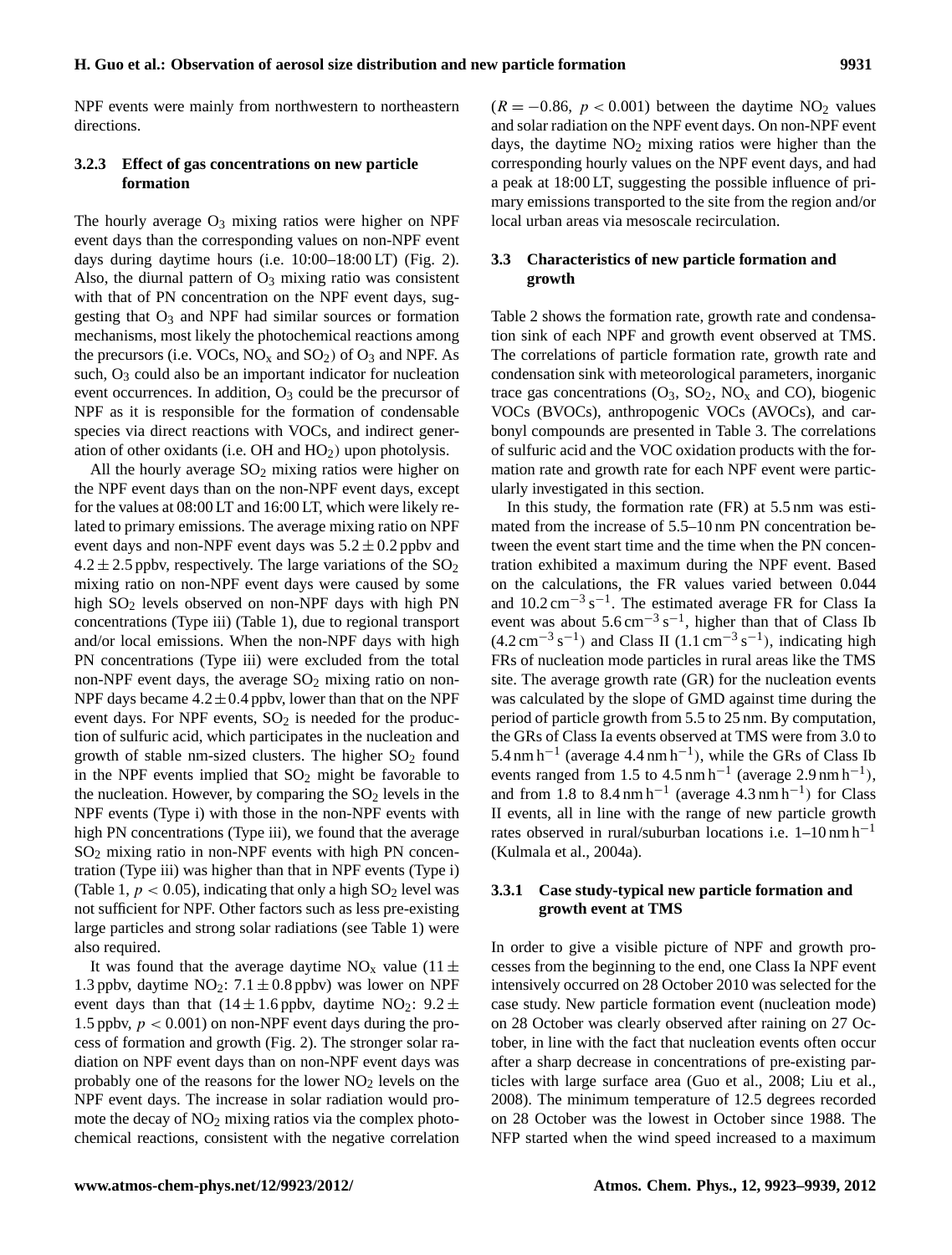**Table 3.** Linear correlations of gaseous pollutants, metrological parameters, CS, BVOCs, AVOCs and carbonyls with the FR, GR and CS for all NPF events observed during the sampling campaign. The data points for gaseous pollutants, metrological parameters and CS are 72; for VOCs and carbonyls are 32. The p-values for all the correlations are below 0.05.

|           | Gaseous pollutants |                    |                    |         | Metrological parameters |         |         | CS                       | <b>BVOCs</b> |           |                | <b>AVOC</b> | Carbonyls |           |         |
|-----------|--------------------|--------------------|--------------------|---------|-------------------------|---------|---------|--------------------------|--------------|-----------|----------------|-------------|-----------|-----------|---------|
| Parameter | R                  |                    | R                  | R       |                         | R       | R       | R                        | R            |           |                |             | R         |           | R       |
|           | $(O_3)$            | (SO <sub>2</sub> ) | (NO <sub>x</sub> ) | (CO)    | (Radia-                 | (RH)    | T       | 'CS                      | (Isoprene)   | 'Mono-    | $(\lceil MT^*$ | Aro-        | (Form-    | (Acet-    | (Ace-   |
|           |                    |                    |                    |         | tion)                   |         |         |                          |              | terpenes) | $O_3$ ]        | matics)     | aldehyde) | aldehyde) | tone)   |
| <b>FR</b> | $-0.54$            | 0.62               | $-0.22$            | $-0.45$ | 0.54                    | $-0.40$ | $-0.62$ | $-0.56$                  | $-0.40$      | 0.57      | 0.35           | $-0.42$     | $-0.26$   | $-0.56$   | $-0.10$ |
| GR        | 0.51               | $-0.33$            | $-0.26$            | $-0.61$ | 0.64                    | $-0.48$ | 0.41    | 0.51                     | $-0.38$      | 0.82      | 0.80           | $-0.50$     | $-0.40$   | $-0.45$   | $-0.25$ |
| CS        | $-0.48$            | 0.62               | 0.70               | 0.44    | 0.62                    | 0.45    | $-0.56$ | $\overline{\phantom{a}}$ | 0.72         | 0.35      | 0.20           | 0.22        | $-0.10$   | 0.16      | 0.35    |

\* Monoterpenes include: α-Pinene, β-Pinene, Myrcene and Limonene. Aromatics include: Benzene, Toluene, m-xylene, p-xylene, o-xylene, 2-ethyltoluene, 3-ethyltoluene, 4-thyltoluene, 1,3,5-trimethylbenzene, 1,2,4-trimethylbenzene and 1,2,3-trimethylbenzene.



airborne pollutants on 28 October 2010 at TMS. From top to bottom, the parameters are: (i) Particle size distribution; (ii) Wind direction and speed (iii) Solar radiation; (iv) Temperature and relative humidity; (v) Number concentrations of Aitken mode and accumulation mode particles; (vi) Number concentration of nucleation mode particles and condensation sink, (vii) NO and  $SO_2$ ; (viii)  $O_3$  and CO. **Fig. 3.** Contour plots of the average diurnal variations of particle size distribution, the meteorological conditions and the concentrations of

23 375 (viii) O<sup>3</sup> and CO. value (i.e.  $5.26 \text{ m s}^{-1}$ ) (09:00 LT). At the same time, slow increase in SO2, decrease in CO (see Fig. 3), and rise of the calculated boundary layer height were observed (Fig. S3), indicating that these variations accompanied with the NPF were likely a result of breakup of the morning inversion that mixed SO2-enriched and CO-depleted air from aloft and diluted the accumulated urban emissions (Q. Zhang et al., 2004). As shown in Fig. 3, the nucleation mode appeared in the measurement range at about 10:00 LT and increased substan-

tially with an observable growth rate  $(3.0 \text{ nm h}^{-1})$ . The nucleation mode particle concentration  $(N_{\text{nuc}})$  increased rapidly from  $\sim$  0.13 × 10<sup>4</sup> cm<sup>-3</sup> to  $\sim$  2.4 × 10<sup>4</sup> cm<sup>-3</sup> at noon with an average formation rate ( $J_{5.5}$ ) of 6.9 cm<sup>-3</sup> s<sup>-1</sup>. Since the concentration of around  $0.2-1 \times 10^6$  cm<sup>-3</sup> of <5 nm particles is needed to induce a growth rate of  $1 \text{ nm h}^{-1}$  by self-coagulation (Kulmala et al., 2004b), the initial nucleation mode particle concentration of  $<$  3  $\times$  10<sup>4</sup> cm<sup>-3</sup> in this event indicated that self-coagulation only made a minor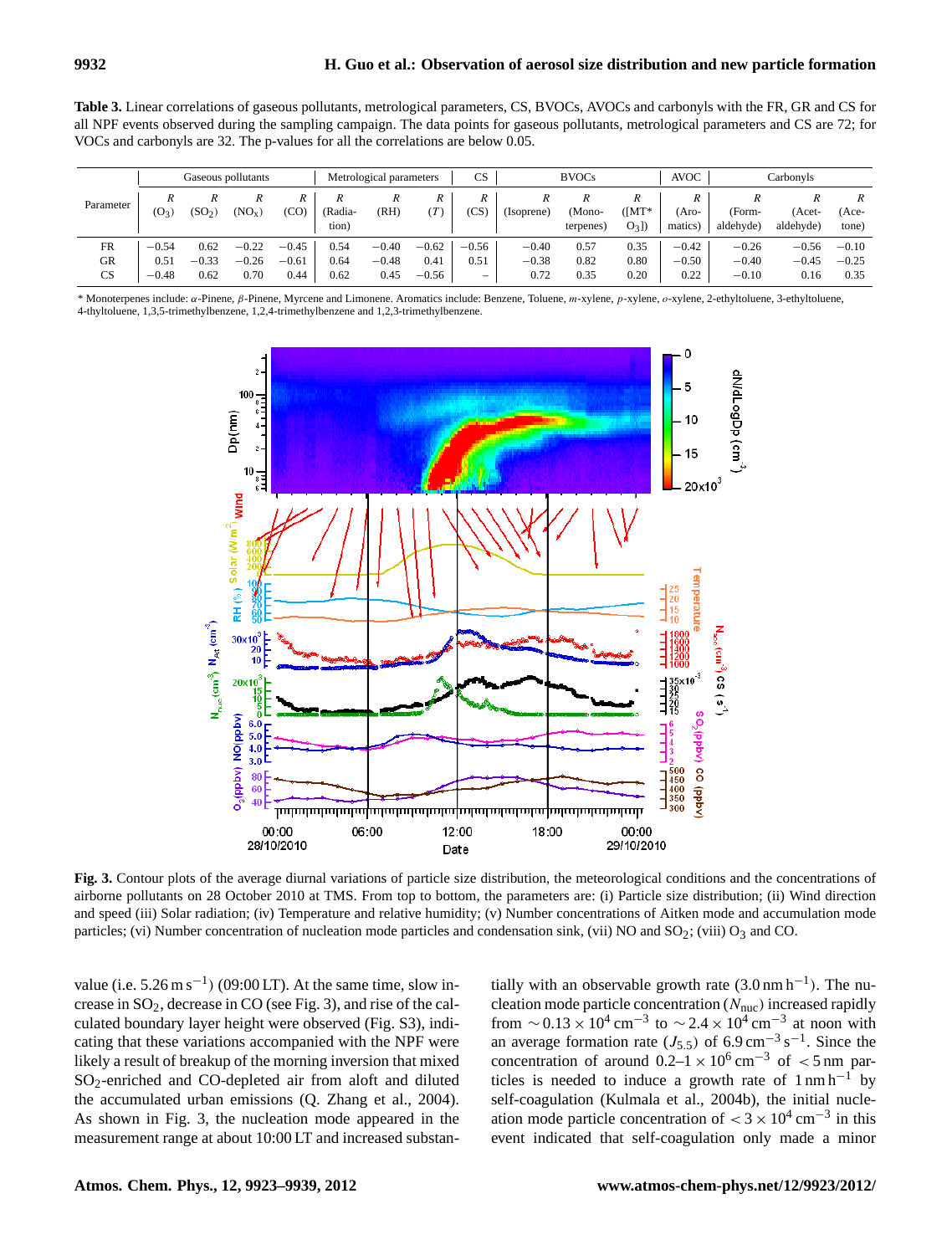contribution to the particle growth. After 14:00, the GR de-4 4 creased whereas the CS increased from  $0.021$  to  $0.053 \text{ s}^{-1}$ , suggesting the increase in large surface area particles might have scavenged potential condensable vapors responsible for particle growth. After 16:00, the total PN concentration decreased gradually to the background at 22:00. Additionally, correlation of  $N_{\text{nuc}}$  with secondary pollutant O<sub>3</sub> ( $R = 0.70$ ,  $p < 0.001$ ) was much higher than that with primary pollutants i.e.  $SO_2$  ( $R = 0.17$ ,  $p < 0.01$ ), CO ( $R = 0.06$ ,  $p <$ 0.01) and NO ( $R = 0.23$ ,  $p < 0.01$ ), suggesting that the NPF event was likely associated with the photochemical formation via VOC oxidation processes, rather than direct emissions from urban sources.

Given that the transformation from gas-phase pollutants to nucleation mode particles requires sufficient time, there may be a delay between the measured gaseous pollutants i.e. SO<sub>2</sub> and the formation of nucleation mode particles. Indeed, a much better correlation between  $H_2SO_4$  proxy and  $J_{5.5}$ with 0.8-h time lag was found (see Table 2), suggesting the possible involvement of  $H_2SO_4$  vapor or/and  $SO_2$  oxidation products in this nucleation event. More detailed discussion is given in Sect. 3.3.2.

The variations of organic aerosol precursors i.e. VOCs and carbonyls were preliminarily investigated on 28 October. The concentrations of BVOC and AVOC species i.e. the potential precursors of secondary organic aerosols (SOA), started to increase at ∼ 07:00 LT, reached the maxima at ∼ 13:00 LT (i.e. BVOCs: isoprene 96 pptv,  $\alpha$ -pinene 24 pptv,  $\beta$ -pinene 6 pptv, myrcene 5 pptv and limonene 329 pptv; and AVOCs: propene 510 pptv, toluene 6079 pptv, ethyltoluenes 180 pptv and triethylbenzenes 246 pptv). The start time for the increase in VOC species (07:00 LT) were about 3 h earlier than the time when the 5.5 nm nucleation mode particles started to increase (10:00 LT). It is noteworthy that there is a time delay before a VOC turns to condensable species that could promote particle to grow to the detectable size of 5.5 nm for the instrument. The delayed time depends on the production rate of the condensational vapor from VOCs and on the growth rate of the particle from cluster into 5.5 nm. It is known that the oxidation products of BVOCs and AVOCs have a potential contribution to the NPF and growth (Griffin et al., 1999; Kulmala et al., 2004a; Hatch et al., 2011). In this event, it was found that the concentrations of the measured BVOCs versus  $N<sub>nuc</sub>$  showed a power-law relation with a power exponent between 1 and 3, similar to all other NPF events found in this study (see Fig. S4). The results suggest the association of BVOCs with the NPF. Indeed, direct evidence on the participation of organic vapors in the nucleation process has been obtained in laboratory experiments (e.g. R. Zhang et al., 2004) and field measurements (e.g. Paasonen et al., 2010). More detailed discussion about the characteristics of contribution of VOCs on the growth rate is given in Sect. 3.3.3.



 $\text{Fig. 4.}$  The logarithm of formation rate  $J_{5.5}$  estimated from particle able 2), suggesting the measurements versus the logarithm of the sulfuric acid proxy  $(4 \text{ min})$  $\frac{30}{100}$  fitted time lags. Lines with slopes 1 and 2 in the exponent of the exponent nucleation events from 06:00–16:00 LT. Sulfulags. Lines with slopes 1 and 2 (corresponding to values 1 and 2 in recursors i.e. VOCs and the exponent  $n_{J_{5,5}}$  are also shown. ric acid proxy concentrations have been delayed by the fitted time

#### **3.3.2 Sulfuric acid vapor**

The real nucleation rate  $(J_{\text{real}})$  and the particle growth rate are both expected to be positively correlated with "nonvolatile" vapor concentrations (Kulmala et al., 2004). As already discussed in Sect. 3.2, we are unable to measure  $J_{\text{real}}$ due to instrumental limitation. Nonetheless, it would be useful to study the relationship between measured gaseous compounds and the calculated  $J_{5.5}$ . In this study,  $J_{5.5}$  had positive relationships with gas phase  $SO<sub>2</sub>$  and solar radiation (Table 3). Since the product of ultraviolet radiation and  $SO<sub>2</sub>$  (i.e.  $UV \times SO_2$ ) can be used as a surrogate parameter for  $H_2SO_4$ production (Petäjä et al., 2009), the positive relationships of  $J_{5.5}$  with  $SO_2$  and solar radiation suggested that concentration of sulfuric acid had a contribution to the nucleation mode particle (5.5 nm) formation. Figure 4 shows a plot of the estimated particle formation rate  $J_{5.5}$  vs. the sulfuric acid proxy calculated by Eq. (4) (in logarithmic scale). The sulfuric acid proxy concentrations here had been delayed by the fitted time lags for each NPF event ranging from 0.2–0.8 h. Moderate correlation coefficients  $R$  ranging from 0.49 to 0.78 with all  $p < 0.05$  were observed (see Fig. 4 and Table 2). Several studies have analyzed the slope of log  $(H_2SO_4)$  vs. log  $(J_3)$ because this could in principle reveal the number of sulfuric acid molecules required for a critical, thermodynamically stable cluster as well as give hints on the acting nucleation mechanism. These studies have observed slopes between 1 and 2 (i.e. exponent  $n_{J_3}$  between 1 and 2) (Weber et al., 1999; Kulmala et al., 2006; Sihto et al., 2006; Kuang et al., 2008). As shown in Fig. 4 and Table 2, the optimal fitted line had a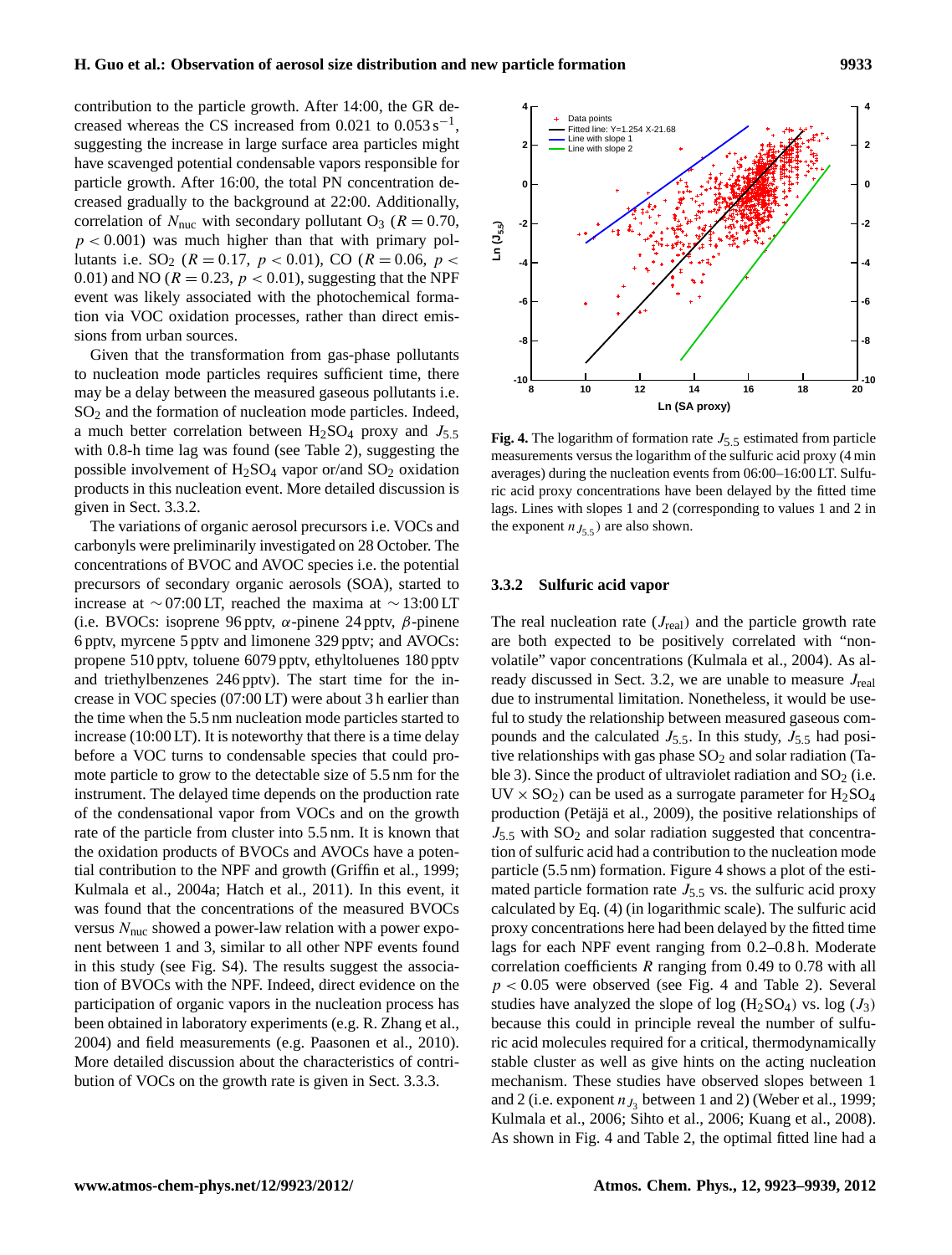slope of about 1.3 and the exponent  $n_{J_{5.5}}$  for all NPF events never exceeded 2 in this study, indicating reasonable consistency with earlier studies. The results suggested that the activation of stable clusters and/or kinetic nucleation were possibly the mechanisms for atmospheric particle formation. 6 7

Apart from the connection with particle nucleation, the 5  $H_2SO_4$  vapor has also been found to take part in the particle growth. Weber et al. (1997) estimated the growth rate of nucleation mode particles from the time taken between the 2 increase in gas phase sulfuric acid concentration and the increase in 3 nm particle concentrations. The observed growth rates of  $1-2$  nm h<sup>-1</sup> were approximately ten times faster than those calculated assuming condensational growth caused by sulfuric acid and water. In our calculations, we determined the observed growth rates from the SMPS data plots in the beginning of the event. Table 2 gives the fraction of sulfuric acid contribution to GR during each nucleation event, where the measured GR, estimated sulfuric acid concentration (Csa) and the sulfuric acid concentration needed for GR of  $1 \text{ nm/h}^{-1}$  (Co) considering the influence of relative humidity (Nieminen et al., 2010) in each nucleation event are shown. The fraction contribution (FC) of sulfuric acid to GR in all NPF events ranged from  $9.2$  to  $52.5$ %, showing large violet light variations of sulfuric acid contribution to the observed GR during these NPF event days. Meanwhile, no direct correlation between observed GR and sulfuric acid concentration was found, indicating that the condensation of sulfuric acid vapor for particle growth was influenced by the atmospheric conditions i.e. solar radiation, water vapor and background PN concentration.

To further investigate the key atmospheric conditions behind the nucleation events, we utilized the parameterization approach described by Stanier et al. (2004b), who suggested that favorable conditions for nucleation can be described using a product of UV radiation and sulfuric dioxide (its increase indicates increase of sulfuric acid concentration), and the condensation sink. Figure 5 shows scatter plot of  $UV \times SO_2$  versus CS during the NPF events (red dots) and non-NPF events (blue dots) at TMS. For most of the NPF event days, the data points lay to the right of the diagonal line. The threshold (line) was calculated according to the modelbased correlations in Pirjola et al. (1999) under the groundlevel conditions. This model was designed to predict the required  $H<sub>2</sub>SO<sub>4</sub>$  production rates for nucleation and growth as a function of CS, RH and temperature. The lower right region indicated more favorable conditions to nucleation than upper left region. As expected, the relatively low CS values on NPF days compared to those on non-NPF days were the favorable conditions for nucleation at this site. When the  $UV \times SO_2$  product increased and the CS values decreased, the nucleation events were likely observed. The criterion of Stanier et al. (2004b) indicates that low enough CS value is needed together with high enough sulfuric acid production, in agreement with our findings that  $SO_2$ , solar radiation and CS inverse have positive relationships with FR (Table 3).



**Fig. 5.** Scatter plot of UV  $\times$  SO<sub>2</sub> versus condensation sink during events (blue dots). each nucleation event are the NPF events (red dots) and non-NPF events (blue dots). Con-FC) of sulfuric acid to GR densational sink (y-axis-left) is plotted against the product of ultraviolet light intensity and  $SO_2$  concentration (x-axis). Four-minute averaged values are plotted from the event start time to the event end time on NPF event days. On non-NPF event days, a time range from 08:00 to 16:00 LT is applied.

At TMS, the NPF events occurred with  $SO<sub>2</sub>$  mixing ratios ranged from 4.0–5.5 ppbv during the sampling period (October/November). Wang et al. (2005) reported that the monthly average mixing ratio of  $SO<sub>2</sub>$  from August 2001 to December 2002 at a background site in Kong Hong was 7.5 ppbv in October and 11 ppbv in November, respectively, suggesting that the  $SO<sub>2</sub>$  background concentration in the PRD region was abundant for the required  $SO<sub>2</sub>$  in nucleation events. Hence, low enough CS value and strong UV radiation are favorable conditions or even more important factors for NPF occurrence at this sampling site.

### **3.3.3 VOCs**

Studies have demonstrated that many BVOC species, i.e. isoprene and monoterpenes, and some AVOCs such as toluene could make contributions to the formation of secondary organic aerosol in the atmosphere (e.g. Fu and Kawamura, 2011; Kamens et al., 2011). In this study, it was found that monoterpenes along with  $O_3$ , solar radiation and temperature were positively correlated with GR, while other VOCs species, i.e. isoprene, aromatics and carbonyls including formaldehyde, acetaldehyde and acetone showed poor and negative relationships with GR (Table 3). However, the analysis on the correlations of isoprene with total PN concentrations and nucleation mode PN concentrations on NPF event days and non-NPF event days indicated that isoprene had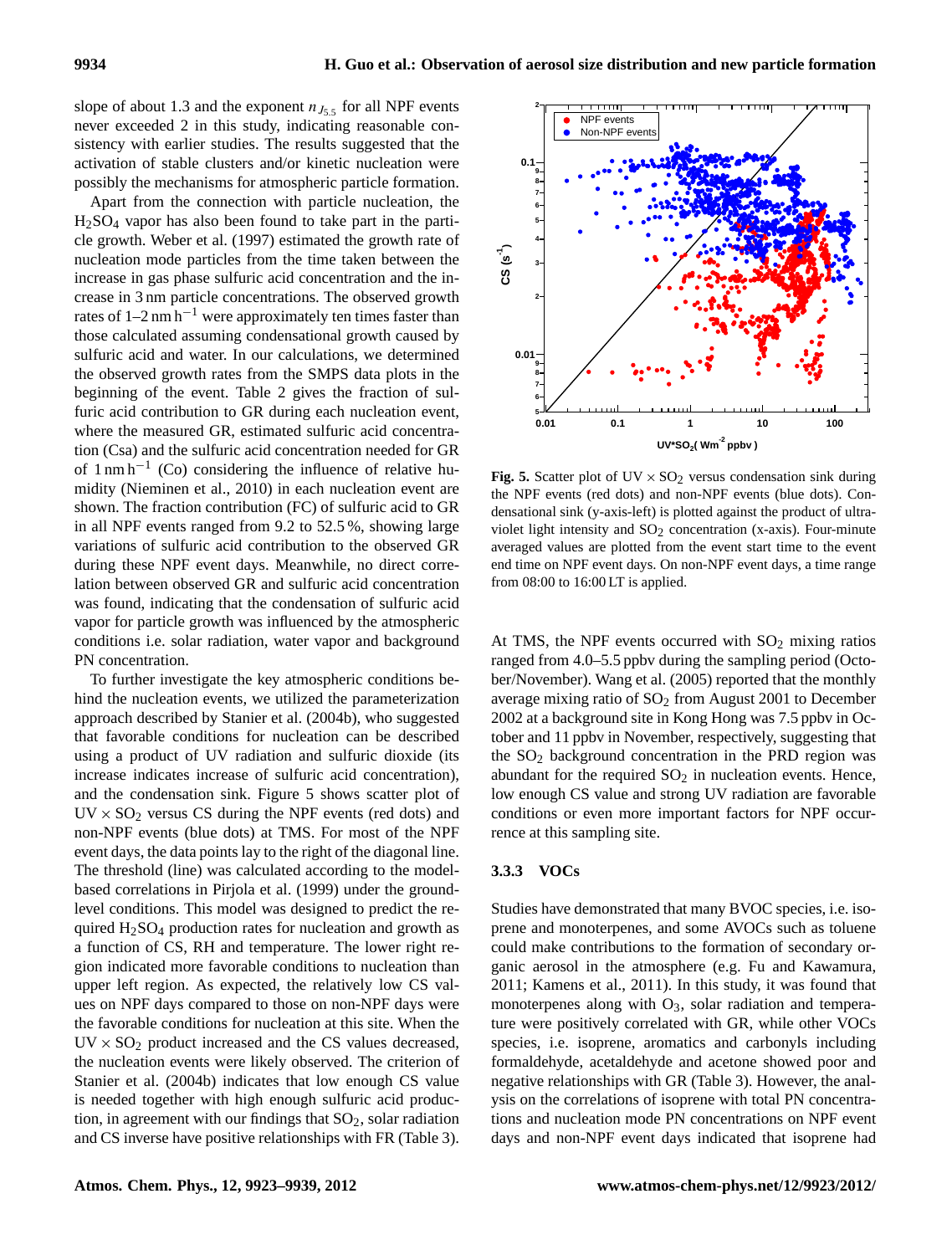linear correlations with PN and power-law correlations with  $N_{\text{nuc}}$  on both NPF event days ( $R_{\text{PN}} = 0.82$  and  $R_{N_{\text{nuc}}} = 0.71$ ,  $p < 0.001$ ) and on non-NPF event days ( $R_{PN} = 0.70$  and  $R_{N_{\text{nuc}}} = 0.75$ ,  $p < 0.001$ ), suggesting that isoprene might be not a critical parameter for NPF. Instead, the negative correlations of isoprene with FR ( $R = -0.40$ ,  $p < 0.05$ ) and GR  $(R = -0.38, p < 0.05)$  implied that the increase in isoprene might have a negative effect on NPF. Indeed, a recent chamber study found that large isoprene emission could suppress biogenic NPF (Kiendler-Scharr et al., 2009). They claim that NPF rate depends on the concentrations of OH radical which could react with BVOCs to form particles. Due to the strong reactivity of isoprene with OH radicals, OH concentrations are significantly constrained in the presence of isoprene. Moreover, the oxidation products from the reaction between isoprene and OH radical do not contribute to the nucleation process due to their high volatility (Kiendler-Scharr et al., 2009). Therefore, the increased isoprene emission would inhibit the reaction of non-isoprene VOCs with OH radicals which could produce condensational organic vapors. Previous studies indicate that condensable organics might be important in speeding up the growth of newly formed molecular clusters (e.g. Kerminen et al., 2004). The growth rates of 7–20 nm particles showed positive correlation with monoterpene concentrations and their oxidation rate by  $O<sub>3</sub>$  (Yli-Juuti et al., 2011). To investigate the contributions of monoterpenes and their oxidation products to the nucleation mode particle growth, the measured monoterpenes concentration and the estimated oxidation products rate of monoterpenes by  $O_3$ , i.e. [MT\* $O_3$ ] were plotted against the GR of particles during the event hours, i.e. 08:00–16:00 LT in eight NPF events. The linear correlation coefficients are shown in Table 3. The results indicated that the GR of 5.5–25 nm particles had good correlations with monoterpene concentrations ( $R = 0.82$ ,  $p < 0.05$ ), and the measurement-based calculated [MT\*O<sub>3</sub>] ( $R = 0.80$ ,  $p < 0.05$ ), suggesting that monoterpenes and their oxidation products could be important in driving the growth of freshly nucleated particles in this mountain area. Indeed, Bonn and Moorgat (2002) found that large organic acids formed from  $\alpha$ -pinene ozonolysis possibly participated in biogenic nucleation and growth.

## **4 Conclusions**

Particle number size distributions were measured at a suburban site near the mountain summit of TMS from October to November 2010. The NPF events were observed on 12 out of 35 days at TMS based on the evolution of particle size distributions and  $N_{\text{nuc}}$  concentrations. Diurnal variations of air pollutants and meteorological parameters suggested that particle nucleation and growth events were associated with cool and dry air from the PRD region caused by the winter monsoon. The mean values of the growth and formation rates of the nucleation mode particles were  $4.2 \text{ nm h}^{-1}$ 

and  $3.0 \text{ cm}^{-3} \text{ s}^{-1}$ , respectively. Wind speed, solar radiation,  $O_3$  and  $SO_2$  concentrations were all on average higher on NPF events days than on non-NPF event days. In contrast, temperature, relative humidity and daytime  $NO<sub>2</sub>$  concentrations were higher on non-NPF event days than on NPF event days. Backward trajectory analyses and wind roses showed that north to northeast winds were prevailing during the NPF events while east winds dominated on the non-NPF event days.

It was found that the formation rate of 5.5 nm particle had a power-law dependence on sulfuric acid concentration (with time lag  $\Delta t_{J_5,5}$ , with the typical power between 1 and 2, and the contribution of sulfuric acid vapor to the particle growth rate ranged from 9.2 % to 52.5 % on these NPF event days. The examination of various nucleation parameters revealed that high sulfuric acid production with low condensation sink could be indicators of the occurrence of a potential NPF event. Moreover, based on the correlations of GR with ambient concentrations of BVOCs and their oxidation products, i.e. condensable organics, we found that monoterpenes seemed to be the most important BVOC species related to the GR of particles on the NPF event days.

# **Supplementary material related to this article is available online at: [http://www.atmos-chem-phys.net/12/](http://www.atmos-chem-phys.net/12/9923/2012/acp-12-9923-2012-supplement.pdf) [9923/2012/acp-12-9923-2012-supplement.pdf.](http://www.atmos-chem-phys.net/12/9923/2012/acp-12-9923-2012-supplement.pdf)**

*Acknowledgements.* This project is supported by the Environment and Conservation Fund (ECF) of the Hong Kong Special Administrative Region (ECF 20/2008), and the Research Grant Council (RGC) of the Hong Kong Special Administrative Region (PolyU5179/09E).

Edited by: V.-M. Kerminen

#### **References**

- Alam, A., Shi, J. P., and Harrison, R. M.: Observations of new particle formation in urban air, J. Geophys. Res., 108, 4093–4107, 2003.
- Asmi, E., Kivekäs, N., Kerminen, V.-M., Komppula, M., Hyvärinen, A.-P., Hatakka, J., Viisanen, Y., and Lihavainen, H.: Secondary new particle formation in Northern Finland Pallas site between the years 2000 and 2010, Atmos. Chem. Phys., 11, 12959–12972, [doi:10.5194/acp-11-12959-2011,](http://dx.doi.org/10.5194/acp-11-12959-2011) 2011.
- Birmili, W. and Wiedensohler, A.: New particle formation in the continental boundary layer: Meteorological and gas phase parameter influence, Geophys. Res. Lett., 27, 3325–3328, 2000.
- Birmili, W., Berresheim, H., Plass-Dülmer, C., Elste, T., Gilge, S., Wiedensohler, A., and Uhrner, U.: The Hohenpeissenberg aerosol formation experiment (HAFEX): a long-term study including size-resolved aerosol,  $H_2SO_4$ , OH, and monoterpenes measurements, Atmos. Chem. Phys., 3, 361–376, [doi:10.5194/acp-3-361-2003,](http://dx.doi.org/10.5194/acp-3-361-2003) 2003.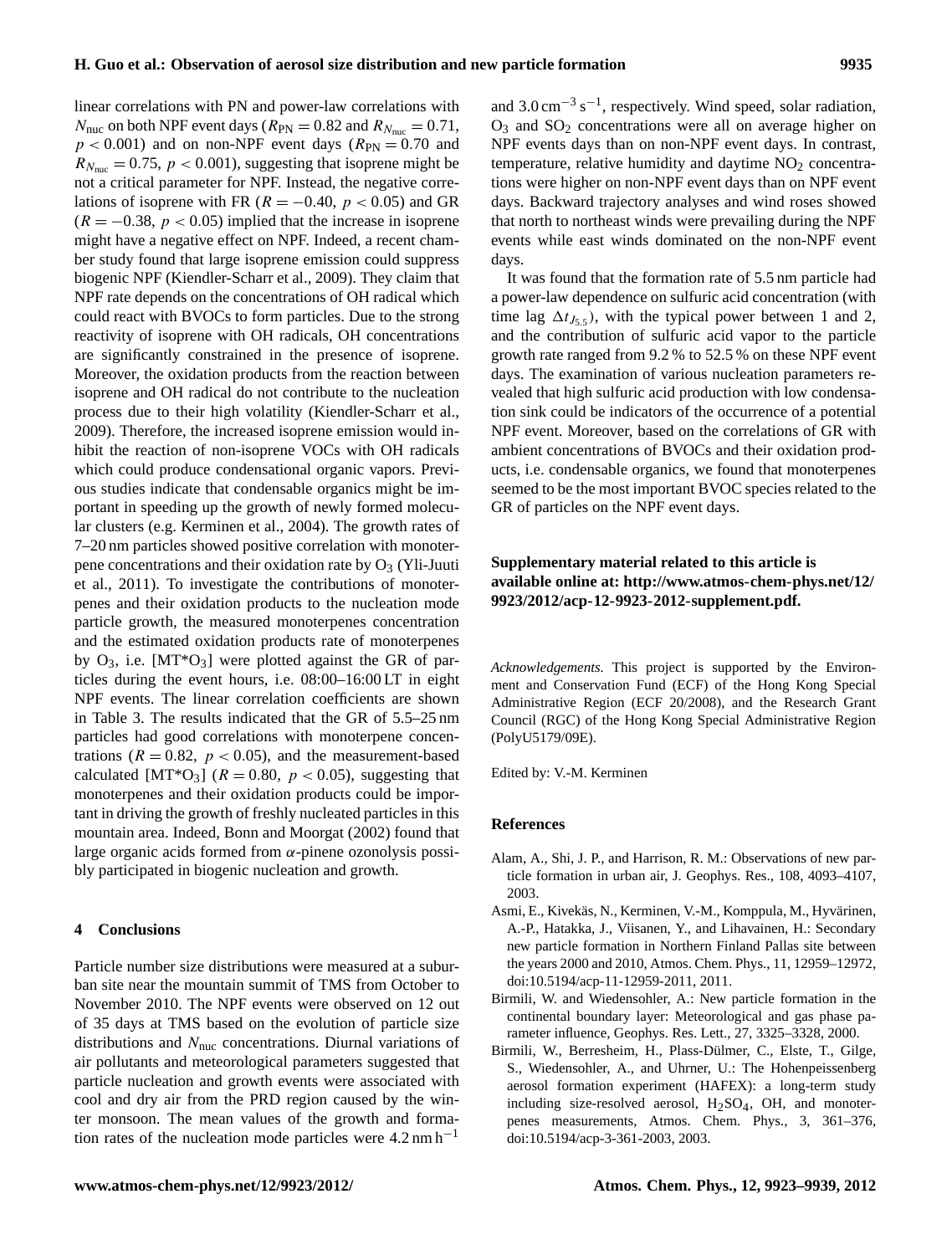- Bonn, B. and Moorgat, G. K.: New particle formation during a- and b-pinene oxidation by  $O_3$ , OH and  $NO_3$ , and the influence of water vapour: particle size distribution studies, Atmos. Chem. Phys., 2, 183–196, [doi:10.5194/acp-2-183-2002,](http://dx.doi.org/10.5194/acp-2-183-2002) 2002.
- Boy, M. and Kulmala, M.: Nucleation events in the continental boundary layer: Influence of physical and meteorological parameters, Atmos. Chem. Phys., 2, 1–16, [doi:10.5194/acp-2-1-2002,](http://dx.doi.org/10.5194/acp-2-1-2002) 2002.
- Boy, M., Kulmala, M., Ruuskanen, T. M., Pihlatie, M., Reissell, A., Aalto, P. P., Keronen, P., Dal Maso, M., Hellen, H., Hakola, H., Jansson, R., Hanke, M., and Arnold, F.: Sulphuric acid closure and contribution to nucleation mode particle growth, Atmos. Chem. Phys., 5, 863–878, [doi:10.5194/acp-5-863-2005,](http://dx.doi.org/10.5194/acp-5-863-2005) 2005.
- Cheung, H. C., Morawska, L., and Ristovski, Z. D.: Observation of new particle formation in subtropical urban environment, Atmos. Chem. Phys., 11, 3823–3833, [doi:10.5194/acp-11-3823-](http://dx.doi.org/10.5194/acp-11-3823-2011) [2011,](http://dx.doi.org/10.5194/acp-11-3823-2011) 2011.
- Dal Maso, M., Kulmala, M., Riipinen, I., Wagner, R., Hussein, T., Aalto, P. P., and Lehtinen, K. E. J.: Formation and growth of fresh atmospheric aerosols eight years of aerosol size distribution data from SMEAR II, Hyytiälä, Finland, Boreal Environ. Res., 10, 323–336, 2005.
- Dal Maso, M., Sogacheva, L., Aalto, P. P., Riipinen, I., Komppula, M., Tunved, P., Korhonen, L., Suur-Uski, V., Hirsikko, A., Kurtén, T., Kerminen, V.-M., Lihavainen, H., Viisanen, Y., Hansson, H.-C., and Kulmala, M.: Aerosol size distribution measurements at four Nordic field stations: identification, analysis and trajectory analysis of new particle formation bursts, Tellus, 59B, 350–361, 2007.
- Davidson, C. I., Phalen, R. F., and Solomon, P. A.: Airborne particular matter and human health: a review, Aerosol Sci. Technol., 39, 737–749, 2005.
- Draxler, R. R. and Hess, G. D.: An overview of the HYSPLIT<sub>-4</sub> modelling system for trajectories, dispersion and deposition, Aust. Meteorol. Meg., 47, 295–308, 1998.
- Dunn, M. J., Jimenez, J.-L., Baumgardner, D., Castro, T., Mc-Murry, P. H., and Smith, J. N.: Measurements of Mexico City nanoparticle size distributions: observations of new particle formation and growth, Geophys. Res. Lett., 31, L10102, [doi:10.1029/2004GL019483,](http://dx.doi.org/10.1029/2004GL019483) 2004.
- Fu, P. Q. and Kawamura, K.: Diurnal variations of polar organic tracers in summer forest aerosols: a case study of a Quercus and Picea mixed forest in Hokkaido, Japan, Geochem. J., 45, 297– 308, 2011.
- Gannet, H., Douglas, H. L., Galina, C., Randolph, D. B., and Christine, W.: Persistent daily new particle formation at a mountaintop location, Atmos. Environ., 45, 4111–4115, 2011.
- Gao, J., Wang, T., Zhou, X. H., Wu, W. S., and Wang, W. X.: Measurement of aerosol number size distributions in the Yangtze River delta in China: Formation and growth of particles under polluted conditions, Atmos. Environ., 43, 829–836, 2009.
- Griffin, R. J., Cocker III, D. R., Flagan, R. C., and Seinfeld, J. H.: Organic aerosol formation from the oxidation of biogenic hydrocarbons, J. Geophys. Res., 104, 3555–3567, 1999.
- Guo, H., Ding, A. J., Morawska, L., He, C. R., Ayoko, G. A., Li, Y.- S., and Hung, W.-T.: Size distribution and new particle formation in subtropical Eastern Australia, Environ. Chem., 5, 382–390, 2008.
- Guo, H., Jiang, F., Cheng, H. R., Simpson, I. J., Wang, X. M., Ding, A. J., Wang, T. J., Saunders, S. M., Wang, T., Lam, S. H. M., Blake, D. R., Zhang, Y. L., and Xie, M.: Concurrent observations of air pollutants at two sites in the Pearl River Delta and the implication of regional transport, Atmos. Chem. Phys., 9, 7343– 7360, [doi:10.5194/acp-9-7343-2009,](http://dx.doi.org/10.5194/acp-9-7343-2009) 2009.
- Guo, H., Ling, Z. H., Simpson, I. J., Blake, D. R., and Wang, D. W.: Observations of isoprene, methacrolein (MAC) and methyl vinyl ketone (MVK) at a mountain site in Hong Kong, J. Geophys. Res., 117, D19303, [doi:10.1029/2012JD017750,](http://dx.doi.org/10.1029/2012JD017750) 2012.
- Hamed, A., Joutsensaari, J., Mikkonen, S., Sogacheva, L., Dal Maso, M., Kulmala, M., Cavalli, F., Fuzzi, S., Facchini, M. C., Decesari, S., Mircea, M., Lehtinen, K. E. J., and Laaksonen, A.: Nucleation and growth of new particles in Po Valley, Italy, Atmos. Chem. Phys., 7, 355–376, [doi:10.5194/acp-7-355-2007,](http://dx.doi.org/10.5194/acp-7-355-2007) 2007.
- Hamed, A., Korhonen, H., Sihto, S.-L., Joutsensaari, J., Järvinen, H., Petäjä, T., Arnold, F., Nieminen, T., Kulmala, M., Smith, J. N., Lehtinen, K. E. J., and Laaksonen, A.: The role of relative humidity in continental new particle formation, J. Geophys. Res., 116, D03202, [doi:10.1029/2010JD014186,](http://dx.doi.org/10.1029/2010JD014186) 2011.
- Hao, L. Q., Romakkaniemi, S., Yli-Pirila, P., Joutsensaari, J., Ko- ¨ rtelainen, A., Kroll, J. H., Miettinen, P., Vaattovaara, P., Tiitta, P., Jaatinen, A., Kajos, M. K., Holopainen, J. K., Heijari, J., Rinne, J., Kulmala, M., Worsnop, D. R., Smith, J. N., and Laaksonen, A.: Mass yields of secondary organic aerosols from the oxidation of  $\alpha$ -pinene and real plant emissions, Atmos. Chem. Phys., 11, 1367–1378, [doi:10.5194/acp-11-1367-2011,](http://dx.doi.org/10.5194/acp-11-1367-2011) 2011.
- Hatch, L. E., Creamean, J. M., Ault, A. P., Surratt, J. D., Chan, M. N., Seinfeld, Y., and Prather, K. A.: Measurements of isoprenederived organosulfates in ambient aerosols by aerosol time-offlight mass spectrometry – part 1: single particle atmospheric observations in atlanta, Environ. Sci. Technol., 45, 5105–5111, 2011.
- Jimenez, J. L., Canagaratna, M. R., Donahue, N. M., Prevot, A. S. H., Zhang, Q., Kroll, J. H., DeCarlo, P. F., Allan, J. D., Coe, H., Ng, N. L., Aiken, A. C., Docherty, K. S., Ulbrich, I. M., Grieshop, A. P., Robinson, A. L., Duplissy, J., Smith, J. D., Wilson, K. R., Lanz, V. A., Hueglin, C., Sun, Y. L., Tian, J., Laaksonen, A., Raatikainen, T., Rautiainen, J., Vaattovaara, P., Ehn, M., Kulmala, M., Tomlinson, J. M., Collins, D. R., Cubison, M. J., Dunlea, E. J., Huffman, J. A., Onasch, T. B., Alfarra, M. R., Williams, P. I., Bower, K., Kondo, Y., Schneider, J., Drewnick, F., Borrmann, S., Weimer, S., Demerjian, K., Salcedo, D., Cottrell, L., Griffin, R., Takami, A., Miyoshi, T., Hatakeyama, S., Shimono, A., Sun, J. Y., Zhang, Y. M., Dzepina, K., Kimmel, J. R., Sueper, D., Jayne, J. T., Herndon, S. C., Trimborn, A. M., Williams, L. R., Wood, E. C., Middlebrook, A. M., Kolb, C. E., Baltensperger, U., and Worsnop, D. R.: Evolution of organic aerosols in the atmosphere, Science, 326, 1525–1529, 2009.
- Kamens, R. M., Zhang, H., Chen, E. H., Zhou, Y., Parikh, H. M., Wilson, R. L., Galloway, K. E., and Rosen, E. P.: Secondary organic aerosol formation from toluene in an atmospheric hydrocarbon mixture: water and particle seed effects, Atmos. Environ., 45, 2324–2334, 2011.
- Kerminen, V. M., Lehtinen, K. E. J., Anttila, T., and Kulmala, M.: Dynamics of atmospheric nucleation mode particles: a timescale analysis, Tellus B, 56, 135–146, 2004.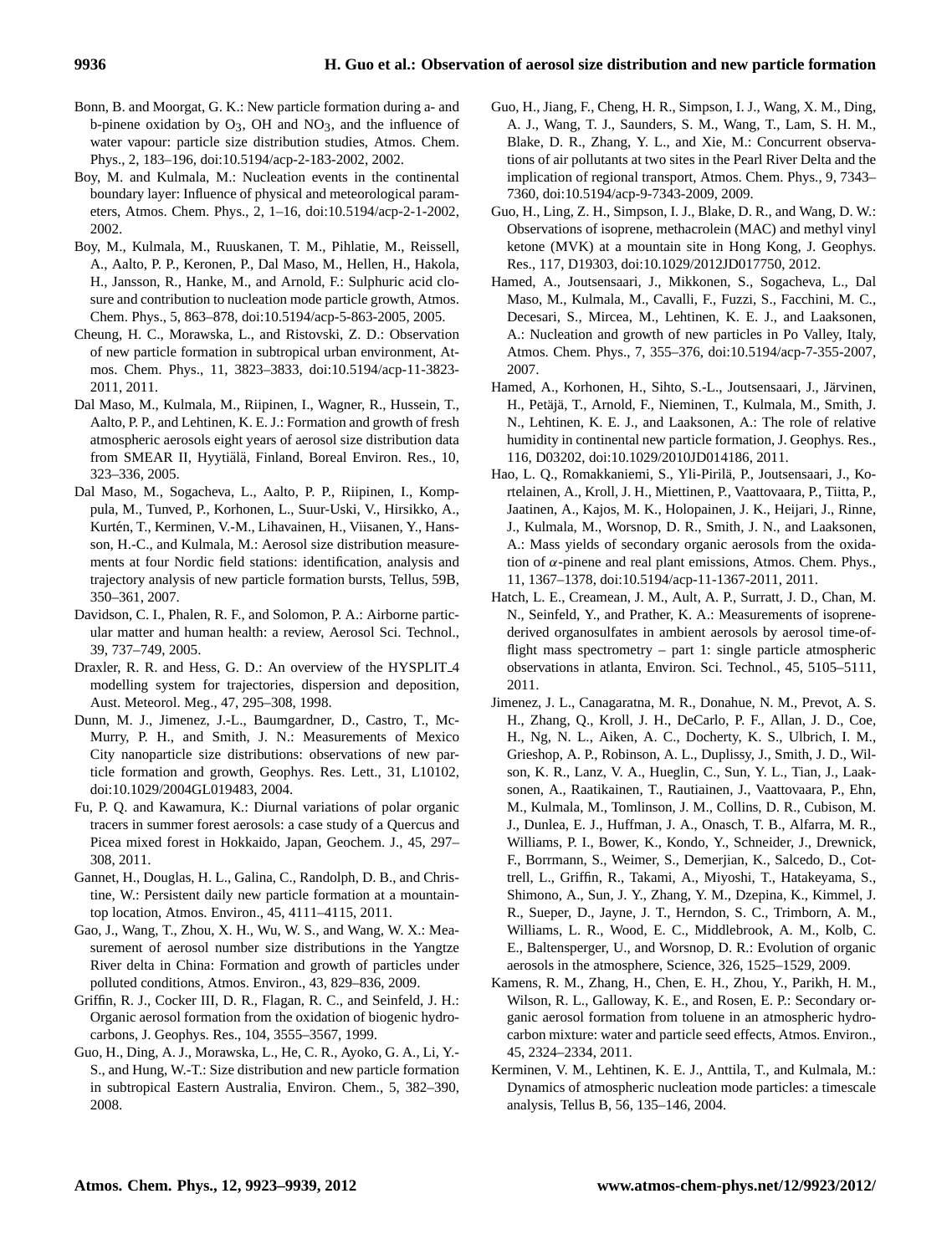- Kerminen, V.-M., Petäjä, T., Manninen, H. E., Paasonen, P., Nieminen, T., Sipilä, M., Junninen, H., Ehn, M., Gagné, S., Laakso, L., Riipinen, I., Vehkamäki, H., Kurten, T., Ortega, I. K., Dal Maso, M., Brus, D., Hyvärinen, A., Lihavainen, H., Leppä, J., Lehtinen, K. E. J., Mirme, A., Mirme, S., Hõrrak, U., Berndt, T., Stratmann, F., Birmili, W., Wiedensohler, A., Metzger, A., Dommen, J., Baltensperger, U., Kiendler-Scharr, A., Mentel, T. F., Wildt, J., Winkler, P. M., Wagner, P. E., Petzold, A., Minikin, A., Plass-Dülmer, C., Pöschl, U., Laaksonen, A., and Kulmala, M.: Atmospheric nucleation: highlights of the EUCAARI project and future directions, Atmos. Chem. Phys., 10, 10829–10848, [doi:10.5194/acp-10-10829-2010,](http://dx.doi.org/10.5194/acp-10-10829-2010) 2010.
- Kiendler-Scharr, A., Wildt, J., DalMaso, M., Hohaus, T., Kleist, E., Mentel, T. F., Tillmann, R., Uerlings, R., Schurr, U., and Wahner, A.: New particle formation in forests inhibited by isoprene emissions, Nature, 461, 381–384, 2009.
- Kivekäs, N., Sun, J., Zhan, M., Kerminen, V.-M., Hyvärinen, A., Komppula, M., Viisanen, Y., Hong, N., Zhang, Y., Kulmala, M., Zhang, X.-C., Deli-Geer, and Lihavainen, H.: Long term particle size distribution measurements at Mount Waliguan, a highaltitude site in inland China, Atmos. Chem. Phys., 9, 5461–5474, [doi:10.5194/acp-9-5461-2009,](http://dx.doi.org/10.5194/acp-9-5461-2009) 2009.
- Komppula, M., Dal Maso, M., Lihavainen, H., Aalto, P. P., Kulmala, M., and Viisanen, Y.: Comparison of new particle formation events at two locations in northern Finland, Boreal Environ. Res., 8, 395–404, 2003.
- Kovats, R. S. and Haines, A.: Global climate change and health: recent findings and future steps, Can. Med. Assoc. J., 172, 501– 502, 2005.
- Kuang, C., McMurry, P. H., McCormick, A. V., and Eisele, F. L.: Dependence of nucleation rates on sulfuric acid vapor concentration in diverse atmospheric locations, J. Geophys. Res., 113, D10209, [doi:10.1029/2007jd009253,](http://dx.doi.org/10.1029/2007jd009253) 2008.
- Kulmala, M., Pirjola, L., and Mäkelä, J. M.: Stable sulphate clusters as a source of new atmospheric particles, Nature, 404, 66–69, 2000.
- Kulmala, M., Vehkamäki, H., Petäjä, T., Dal Maso, M., Lauri, A., Kerminen, V. M., Birmili, W., and McMurry, P. H.: Formation and growth rates of ultrafine atmospheric particles: A review of observations, J. Aerosol Sci., 35, 143–176, 2004a.
- Kulmala, M., Laakso, L., Lehtinen, K. E. J., Riipinen, I., Dal Maso, M., Anttila, T., Kerminen, V.-M., Hõrrak, U., Vana, M., and Tammet, H.: Initial steps of aerosol growth, Atmos. Chem. Phys., 4, 2553–2560, [doi:10.5194/acp-4-2553-2004,](http://dx.doi.org/10.5194/acp-4-2553-2004) 2004b.
- Kulmala, M., Petäjä, T., Mönkkönen, P., Koponen, I. K., Dal Maso, M., Aalto, P. P., Lehtinen, K. E. J., and Kerminen, V.-M.: On the growth of nucleation mode particles: source rates of condensable vapor in polluted and clean environments, Atmos. Chem. Phys., 5, 409–416, [doi:10.5194/acp-5-409-2005,](http://dx.doi.org/10.5194/acp-5-409-2005) 2005.
- Kulmala, M., Lehtinen, K. E. J., and Laaksonen, A.: Cluster activation theory as an explanation of the linear dependence between formation rate of 3nm particles and sulphuric acid concentration, Atmos. Chem. Phys., 6, 787–793, [doi:10.5194/acp-6-787-2006,](http://dx.doi.org/10.5194/acp-6-787-2006) 2006.
- Kurtén, T., Noppel, M., Vehkamäki, H., Salonen, M., and Kulmala, M.: Quantum chemical studies of hydrate formation of H<sub>2</sub>SO<sub>4</sub> and  $HSO_4^-$ , Boreal Environ. Res., 12, 431–453, 2007.
- Laakso, L., Petäjä, T., Lehtinen, K. E. J., Kulmala, M., Paatero, J., Hõrrak, U., Tammet, H., and Joutsensaari, J.: Ion production rate in a boreal forest based on ion, particle and radiation measurements, Atmos. Chem. Phys., 4, 1933–1943, [doi:10.5194/acp-4-](http://dx.doi.org/10.5194/acp-4-1933-2004) [1933-2004,](http://dx.doi.org/10.5194/acp-4-1933-2004) 2004.
- Laaksonen, A., Kulmala, M., O'Dowd, C. D., Joutsensaari, J., Vaattovaara, P., Mikkonen, S., Lehtinen, K. E. J., Sogacheva, L., Dal Maso, M., Aalto, P., Petäjä, T., Sogachev, A., Yoon, Y. J., Lihavainen, H., Nilsson, D., Facchini, M. C., Cavalli, F., Fuzzi, S., Hoffmann, T., Arnold, F., Hanke, M., Sellegri, K., Umann, B., Junkermann, W., Coe, H., Allan, J. D., Alfarra, M. R., Worsnop, D. R., Riekkola, M.-L., Hyötyläinen, T., and Viisanen, Y.: The role of VOC oxidation products in continental new particle formation, Atmos. Chem. Phys., 8, 2657–2665, [doi:10.5194/acp-8-](http://dx.doi.org/10.5194/acp-8-2657-2008) [2657-2008,](http://dx.doi.org/10.5194/acp-8-2657-2008) 2008.
- Lee, Y., Lee, H., Kim, M., Choi, C. Y., and Kim, J.: Characteristics of particle formation events in the coastal region of Korea in 2005, Atmos. Environ., 42, 3729–3739, 2008.
- Liu, S., Hu, M., Wu, Z. J., Wehner, B., Wiedensohler. A., and Cheng, Y. F.: Aerosol number size distribution and new particle formation at a rural/coastal site in Pearl River Delta (PRD) of China, Atmos. Environ., 25, 6275–6283, 2008.
- McMurry, P. H., Kuang, C. A., Smith, J. N., Zhao, J., and Eisele, F.: Atmospheric New Particle Formation: Physical and Chemical Measurements, Aerosol Measurement, John Wiley & Sons, Inc., 681–695, 2011.
- Mikkonen, S., Korhonen, H., Romakkaniemi, S., Smith, J. N., Joutsensaari, J., Lehtinen, K. E. J., Hamed, A., Breider, T. J., Birmili, W., Spindler, G., Plass-Duelmer, C., Facchini, M. C., and Laaksonen, A.: Meteorological and trace gas factors affecting the number concentration of atmospheric Aitken ( $D_p = 50$  nm) particles in the continental boundary layer: parameterization using a multivariate mixed effects model, Geosci. Model Dev., 4, 1–13, [doi:10.5194/gmd-4-1-2011,](http://dx.doi.org/10.5194/gmd-4-1-2011) 2011.
- Modini, R. L., Ristovski, Z. D., Johnson, G. R., He, C., Surawski, N., Morawska, L., Suni, T., and Kulmala, M.: New particle formation and growth at a remote, sub-tropical coastal location, Atmos. Chem. Phys., 9, 7607–7621, [doi:10.5194/acp-9-7607-2009,](http://dx.doi.org/10.5194/acp-9-7607-2009) 2009.
- Nieminen, T., Lehtinen, K. E. J., and Kulmala, M.: Sub-10 nm particle growth by vapor condensation – effects of vapor molecule size and particle thermal speed, Atmos. Chem. Phys., 10, 9773– 9779, [doi:10.5194/acp-10-9773-2010,](http://dx.doi.org/10.5194/acp-10-9773-2010) 2010.
- Oberdörster, G., Oberdörster, E., and Oberdörster, J.: Nanotoxicology: an emerging discipline evolving from studies of ultrafine particles, Environ. Health Perspect., 113, 823–839, 2005.
- Paasonen, P., Nieminen, T., Asmi, E., Manninen, H. E., Petäjä, T., Plass-Dülmer, C., Flentje, H., Birmili, W., Wiedensohler, A., Hõrrak, U., Metzger, A., Hamed, A., Laaksonen, A., Facchini, M. C., Kerminen, V.-M., and Kulmala, M.: On the roles of sulphuric acid and low-volatility organic vapours in the initial steps of atmospheric new particle formation, Atmos. Chem. Phys., 10, 11223–11242, [doi:10.5194/acp-10-11223-2010,](http://dx.doi.org/10.5194/acp-10-11223-2010) 2010.
- Park, J., Sakurai, H., Vollmers, K., and McMurry, P.: Aerosol size distributions measured at the South Pole during ISCAT, Atmos. Environ., 38, 5493–5500, 2004.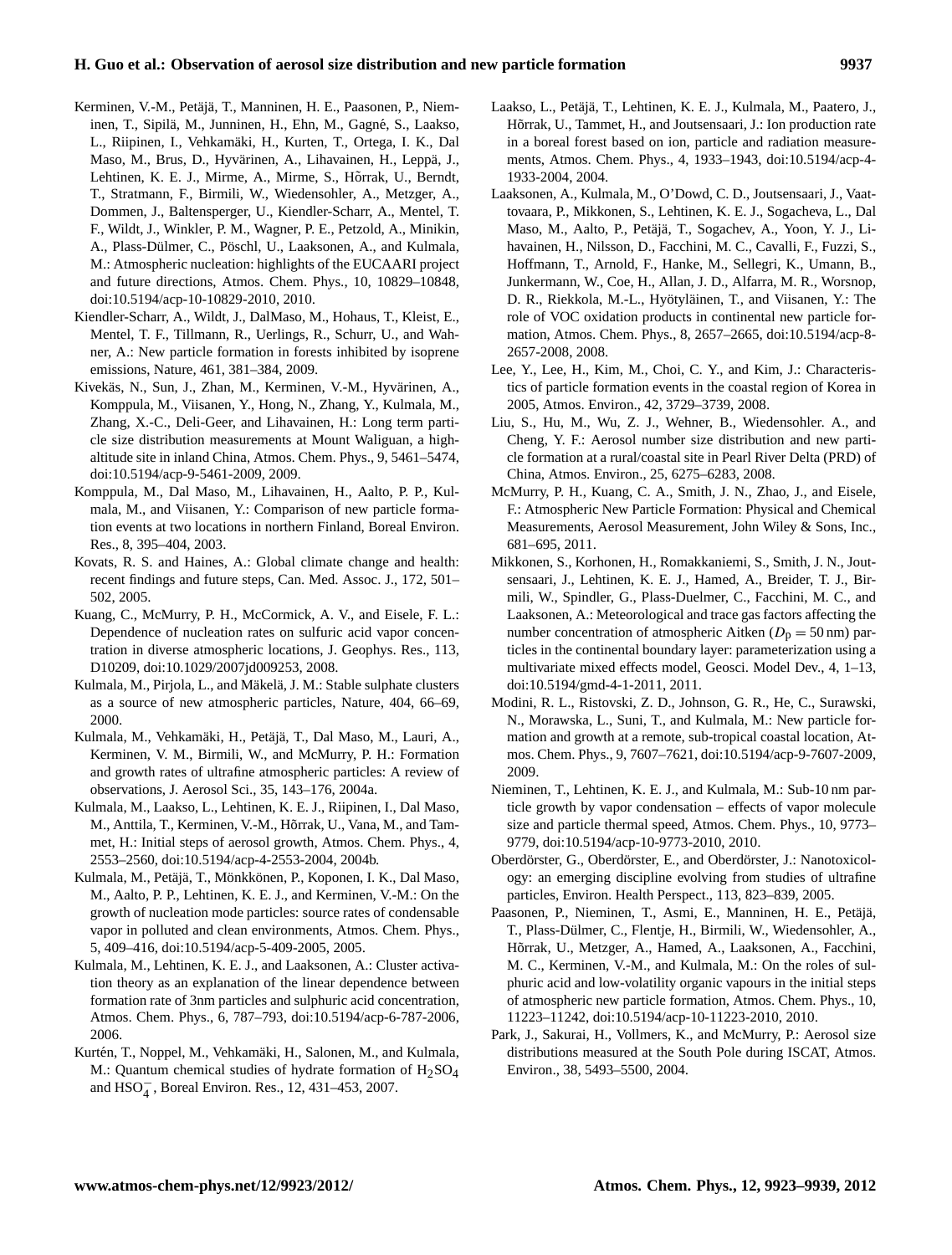- Penner, J. E., Dong, X., and Chen, Y.: Observational evidence of a change in radiative forcing due to the indirect aerosol effect, Nature, 427, 231–234, 2004.
- Petäjä, T., Mauldin, III, R. L., Kosciuch, E., McGrath, J., Nieminen, T., Paasonen, P., Boy, M., Adamov, A., Kotiaho, T., and Kulmala, M.: Sulfuric acid and OH concentrations in a boreal forest site, Atmos. Chem. Phys., 9, 7435–7448, [doi:10.5194/acp-](http://dx.doi.org/10.5194/acp-9-7435-2009)[9-7435-2009,](http://dx.doi.org/10.5194/acp-9-7435-2009) 2009.
- Pirjola, L., Kulmala, M., Wilck, M., Bischoff, A., Stratmann, F., and Otto, E.: Formation of sulphuric acid aerosols and cloud condensation nuclei: an expression for significant nucleation and model comparison, J. Aerosol Sci., 30, 1079–1094, [doi:10.1016/S0021-](http://dx.doi.org/10.1016/S0021-8502(98)00776-9) [8502\(98\)00776-9,](http://dx.doi.org/10.1016/S0021-8502(98)00776-9) 1999.
- Qian, S., Sakurai, H., and McMurry, P. H.: Characteristics of regional nucleation events in urban East St. Louis, Atmos. Environ., 41, 4119–4127, 2007.
- Riipinen, I., Sihto, S.-L., Kulmala, M., Arnold, F., Dal Maso, M., Birmili, W., Saarnio, K., Teinila, K., Kerminen, V.-M., Laak- ¨ sonen, A., and Lehtinen, K. E. J.: Connections between atmospheric sulphuric acid and new particle formation during QUEST III–IV campaigns in Heidelberg and Hyytiälä, Atmos. Chem. Phys., 7, 1899–1914, [doi:10.5194/acp-7-1899-2007,](http://dx.doi.org/10.5194/acp-7-1899-2007) 2007.
- Riipinen, I., Pierce, J. R., Yli-Juuti, T., Nieminen, T., Häkkinen, S., Ehn, M., Junninen, H., Lehtipalo, K., Petäjä, T., Slowik, J., Chang, R., Shantz, N. C., Abbatt, J., Leaitch, W. R., Kerminen, V.-M., Worsnop, D. R., Pandis, S. N., Donahue, N. M., and Kulmala, M.: Organic condensation: a vital link connecting aerosol formation to cloud condensation nuclei (CCN) concentrations, Atmos. Chem. Phys., 11, 3865–3878, [doi:10.5194/acp-11-3865-](http://dx.doi.org/10.5194/acp-11-3865-2011) [2011,](http://dx.doi.org/10.5194/acp-11-3865-2011) 2011.
- Rodriguez, S., Van Dingenen, R., Putaud, J.-P., Martins-Dos Santos, S., and Roselli, D.: Nucleation and growth of new particles in the rural atmosphere of Northern Italy -relationship to air quality monitoring, Atmos. Environ., 39, 6734–6746, 2005.
- Schlatter, J.: Comparison of Grimm and TSI Condensation Particle Counters, 10 ETH-Conference on Combustion Generated Particles, 21–23 August 2006.
- Shen, X. J., Sun, J. Y., Zhang, Y. M., Wehner, B., Nowak, A., Tuch, T., Zhang, X. C., Wang, T. T., Zhou, H. G., Zhang, X. L., Dong, F., Birmili, W., and Wiedensohler, A.: First long-term study of particle number size distributions and new particle formation events of regional aerosol in the North China Plain, Atmos. Chem. Phys., 11, 1565–1580, [doi:10.5194/acp-11-1565-](http://dx.doi.org/10.5194/acp-11-1565-2011) [2011,](http://dx.doi.org/10.5194/acp-11-1565-2011) 2011.
- Sihto, S.-L., Kulmala, M., Kerminen, V.-M., Dal Maso, M., Petäjä, T., Riipinen, I., Korhonen, H., Arnold, F., Janson, R., Boy, M., Laaksonen, A., and Lehtinen, K. E. J.: Atmospheric sulphuric acid and aerosol formation: implications from atmospheric measurements for nucleation and early growth mechanisms, Atmos. Chem. Phys., 6, 4079–4091, [doi:10.5194/acp-6-4079-2006,](http://dx.doi.org/10.5194/acp-6-4079-2006) 2006.
- Sipilä, M., Berndt, T., Petäjä, T., Brus, D., Vanhanen, J., Stratmann, F., Patokoski, J., Mauldin III, R. L., Hyvärinen, A.-P., Lihavainen, H., and Kulmala, M.: The role of sulfuric acid in atmospheric nucleation, Science, 327, 1243–1246, 2010.
- Stanier, C. O., Khlystov, A. Y., and Pandis, S. N.: Ambient aerosol size distributions and number concentrations measured during the Pittsburgh Air Quality Study (PAQS), Atmos. Environ., 38, 3275–3284, 2004a.
- Stanier, C. O., Khlystov, A. Y., and Pandis, S. N.: Nucleation events during the Pittsburgh Air Quality Study: description and relation to key meteorological, gas phase, and aerosol parameters, Aerosol Sci. Technol., 38, 253–264, 2004b.
- Tunved, P., Hansson, H.-C., Kerminen, V.-M., Ström, J., Dal Maso, M., Lihavainen, H., Viisanen, Y., Aalto, P. P., Komppula, M., and Kulmala, M.: High natural aerosol loading over boreal forests, Science, 312, 261–263, 2006.
- Vehkamaki, H., Dal Maso, M., Hussein, T., Flanagan, R., ¨ Hyvärinen, A., Lauros, J., Merikanto, P., Mönkkönen, M., Pihlatie, K., Salminen, K., Sogacheva, L., Thum, T., Ruuskanen, T. M., Keronen, P., Aalto, P. P., Hari, P., Lehtinen, K. E. J., Rannik, U., and Kulmala, M.: Atmospheric particle formation events at Värriö measurement station in Finnish Lapland 1998–2002, Atmos. Chem. Phys., 4, 2015-2023, [doi:10.5194/acp-4-2015-2004,](http://dx.doi.org/10.5194/acp-4-2015-2004) 2004.
- Wang, D. W., Guo, H., and Chan, C. K.: Measuring Ambient Acidic Ultrafine Particles Using Iron Nanofilm Detectors: Method Development, Aerosol Sci. Technol., 46, 521–532, 2012.
- Wang, T., Guo, H., Blake, D. R., Kwok, Y. H., Simpson, I. J., and Li, Y. S.: Measurements of trace gases in the inflow of South China Sea background air and outflow of regional pollution at Tai O, southern China, J. Atmos. Chem., 52, 295–317, 2005.
- Weber, R. J., Marti, J. J., McMurry, P. H., Eisele, F. L., Tanner, D. J., and Jefferson, A.: Measurements of new particle formation and ultrafine particle growth rates at a clean continental site, J. Geophys. Res., 102, 4375–4385, [doi:10.1029/96JD03656,](http://dx.doi.org/10.1029/96JD03656) 1997.
- Weber, R. J., McMurry, P. H., Mauldlin, R. L., Tanner, D. J., Eisele, F. L., Clarke, A. D., and Kapustin, V. N.: New particle formation in the remote troposphere: A comparison of observations at various sites, Geophys. Res. Lett., 26, 307–310, 1999.
- Weber, R. J., Moore, K., Kapustin, V., Clarke, A., Mauldin, R. L., Kosciuch, E., Cantrell, C., Eisele, F., Anderson, B., and Thornhill, L.: Nucleation in the equatorial Pacific during PEM-Tropics B: enhanced boundary layer  $H_2SO_4$  with no particle production, J. Geophys. Res., 106, 32767–32776, 2001
- Woo, K. S., Chen, D. R., Pui, D. Y. H., and McMurry, P. H.: Measurement of Atlanta aerosol size distributions: Observations of ultrafine particle events, Aerosol Sci. Technol., 34, 75–87, 2001.
- Wu, Z. J., Hu, M., Lin, P., Liu, S., Wehner, B., and Wiedensohler, A.: Particle number size distribution in the urban atmosphere of Beijing, China, Atmos. Environ., 42, 7967–7980, 2008.
- Yao, X., Choi, M. Y., Lau, N. T., Arthur Lau, P. S., Chan, C. K., and Fang, M.: Growth and Shrinkage of New Particles in the Atmosphere in Hong Kong, Aerosol Sci. Technol., 44, 639–650, 2010.
- Yue, D. L., Hu, M., Wu, Z. J., Wang, Z. B., Guo, S., Wehner, B., Nowak, A., Achtert, P., Wiedensohler, A., Jung, J. S., Kim, Y. J., and Liu, S. H.: Characteristics of aerosol size distributions and new particle formation in the summer in Beijing, J. Geophys. Res., 114, D00G12, [doi:10.1029/2008JD010894,](http://dx.doi.org/10.1029/2008JD010894) 2009.
- Yli-Juuti, T., Nieminen, T., Hirsikko, A., Aalto, P. P., Asmi, E., Hõrrak, U., Manninen, H. E., Patokoski, J., Dal Maso, M., Petäjä, T., Rinne, J., Kulmala, M., and Riipinen, I.: Growth rates of nucleation mode particles in Hyytialä during 2003– 2009: variation with particle size, season, data analysis method and ambient conditions, Atmos. Chem. Phys., 11, 12865–12886, [doi:10.5194/acp-11-12865-2011,](http://dx.doi.org/10.5194/acp-11-12865-2011) 2011.